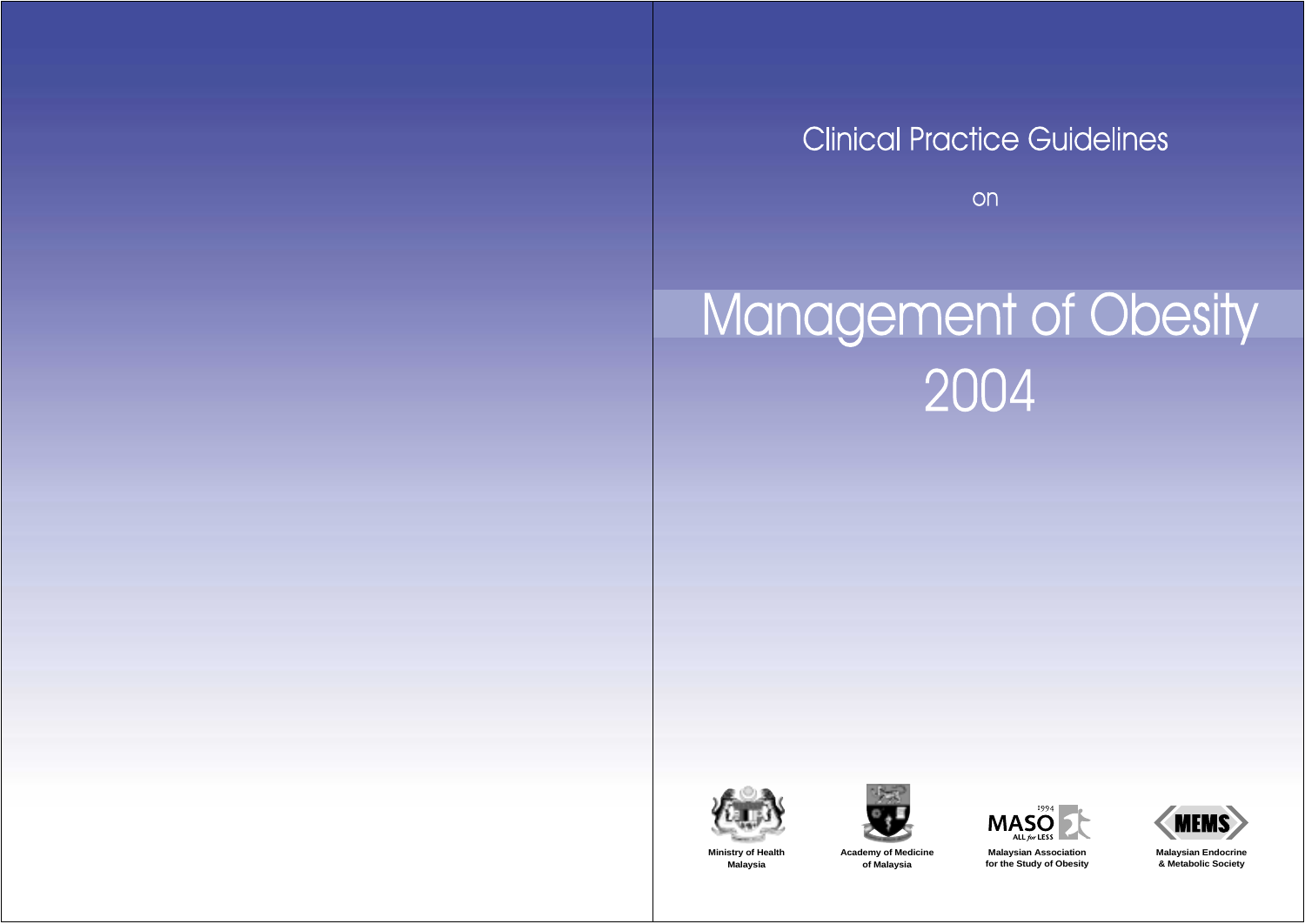# Members of the Panel



#### *Chairman*

**Professor Ikram Shah Ismail**

Senior Consultant Endocrinologist and Vice President, Malaysian Association for the Study of Obesity and Malaysian Diabetes Association

#### *Committee Members*



**Professor Wan Mohamed Wan Bebakar** Senior Consultant Endocrinologist, Hospital Universiti Sains Malaysia and President, Malaysian Endocrine and Metabolic Society



**Professor Mohd Ismail Noor** Head, Dept of Nutrition and Dietetics, Universiti Kebangsaan Malaysia and President, Malaysian Association for the Study of Obesity



**Assoc Professor Nor Azmi Kamaruddin** Consultant Endocrinologist, Hospital Universiti Kebangsaan Malaysia and Vice President, Malaysian Endocrine Metabolic Society



**Professor Rabindarjeet Singh** Exercise Physiologist, Sports Science Unit, School of Medical Sciences, Universiti Sains Malaysia



**Dr Noor Hisham Abdullah** Consultant Surgeon, Breast and Endocrine Surgery Unit, Hospital Putrajaya







**Dr Fuziah Md Zain** Consultant Paediatric Endocrinologist Department of Paediatrics, Hospital Putrajaya



**Ms Lee Lai Fun** Dietitian, University of Malaya Medical Centre



**Ms Siti Hawa Mohd Taib** Dietitian, University of Malaya Medical Centre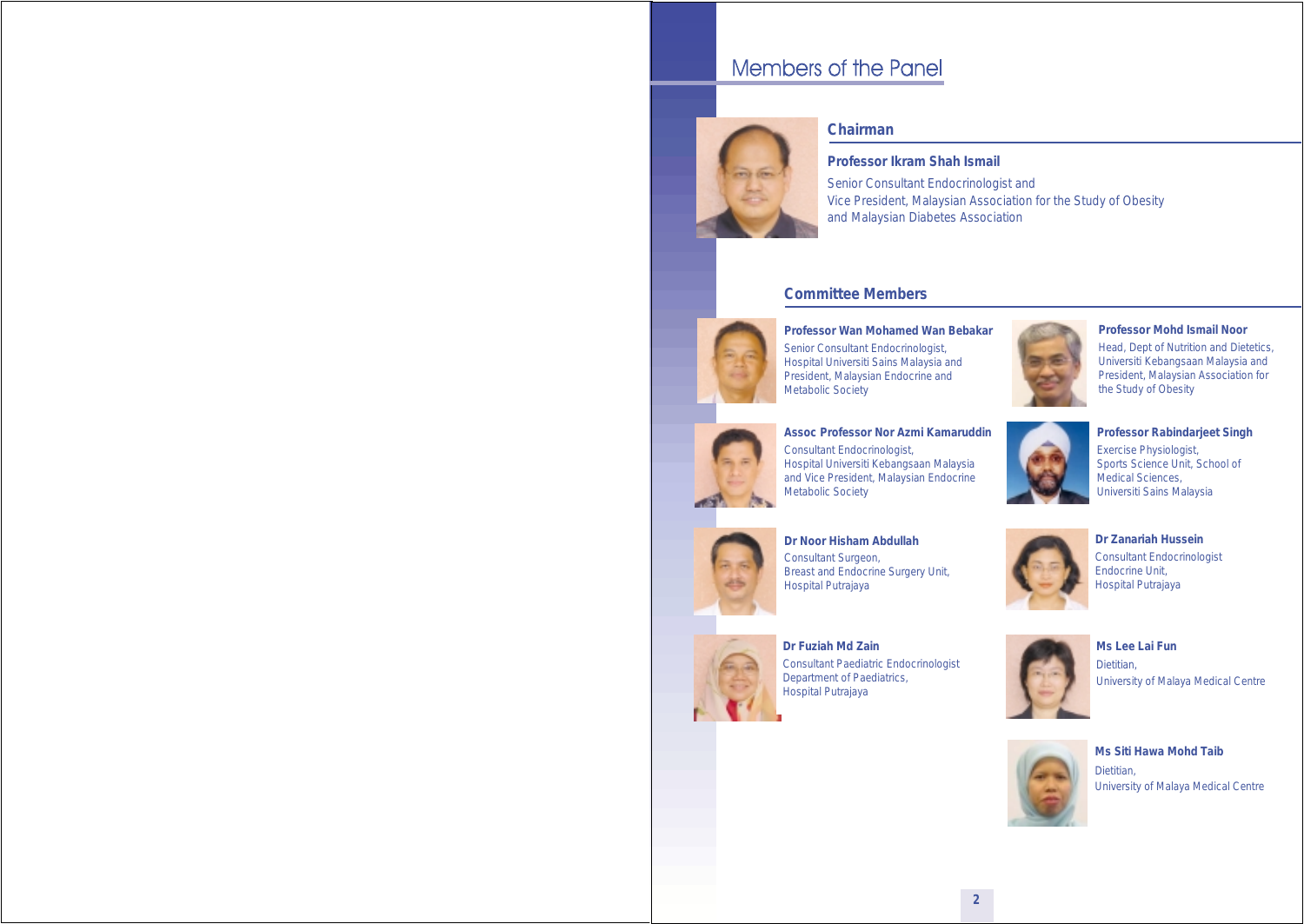## Preface

Malaysia is experiencing rapid industrialisation and urbanization in recent decades. This economic transition has led to 'westernization' of lifestyle leading to a rapid increase in prevalence and incidence of obesity in this country. The associated obesity–related morbidity and other chronic conditions imposes a heavy burden on health care systems and lowers the quality of life among obese subjects. Hence, a national strategy is required to tackle both dietary and physical inactivity which contributed to the excess weight gain of the population.

Based on published evidences, the prevalence of obesity in many Asian populations is lower than that in Caucasians. The health risks associated with obesity however, occur at a lower body mass index (BMI) in Asian populations, as evidenced by a high prevalence of type 2 diabetes mellitus and cardiovascular risk factors that occurred at BMI below 25 kg/m2. There is also evidence of higher percentage of body fat among Asians subjects at similar BMI cut-off point compared with Caucasians subjects. In view of these observations, the committee has decided to adopt new criteria in defining overweight and obesity in this region specifically Malaysia.

We believe that this guideline will strengthen obesity management and will be useful to all health professionals interested and involved in the diagnosis, management and prevention of obesity in Malaysia.

We would like to thank all members of the panel for their untiring efforts in producing this guideline and to the Secretariat for the services and support rendered.

**Professor Ikram Shah Ismail** Chairman Clinical Practice Guidelines on Management of Obesity

| 3.2. Overall Approach for the Treatment of Overweight and Obesity in Adults 21         |  |
|----------------------------------------------------------------------------------------|--|
|                                                                                        |  |
|                                                                                        |  |
|                                                                                        |  |
|                                                                                        |  |
|                                                                                        |  |
|                                                                                        |  |
|                                                                                        |  |
|                                                                                        |  |
|                                                                                        |  |
|                                                                                        |  |
|                                                                                        |  |
|                                                                                        |  |
| 7. Appendices                                                                          |  |
|                                                                                        |  |
| Appendix 2: Sample Menu Plan (50% CHO, 20% Protein and 30% Fat)  44                    |  |
|                                                                                        |  |
| Appendix 4 : Determination of activity status for calculating calorie requirements for |  |
|                                                                                        |  |
|                                                                                        |  |
| Appendix 6 : The IOTF cut-off points of BMI for overweight and obesity by sex          |  |
|                                                                                        |  |
| Appendix 7 : Body mass index-for-age percentiles, boys, 2 to 20 years, CDC growth      |  |
|                                                                                        |  |
| Appendix 8 : Body mass index-for-age percentiles, girls, 2 to 20 years, CDC growth     |  |
|                                                                                        |  |
|                                                                                        |  |
|                                                                                        |  |
|                                                                                        |  |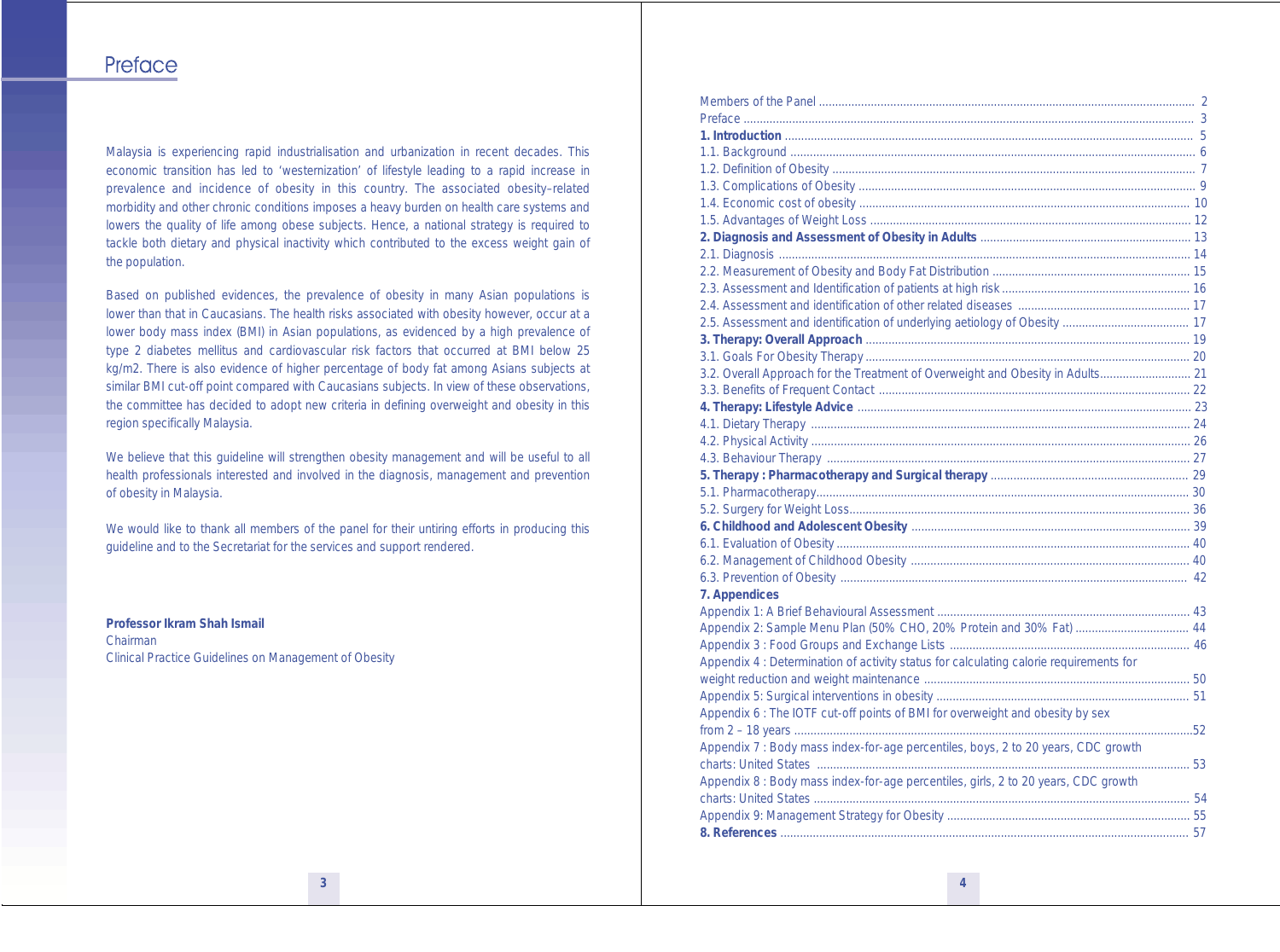## **Section 1: Introduction — Summary of Recommendations**

- The BMI should be used to classify overweight and obesity and to estimate relative risk for disease compared to normal weight (Evidence Level B)
- The waist circumference should be used to assess abdominal fat content (Evidence Level B).
- Based on current evidence in adults, overweight is defined as BMI ≥23 kg/m2 and obesity as BMI ≥27.5 kg/m2 (See Table 3.1) (Evidence Level C)
- Current evidence suggests that waist circumference of ≥90 cm in men and ≥80 cm in women is associated with increased risk of comorbidities (Evidence Level C).
- In overweight and obese individuals, weight loss is recommended to (Evidence Level B):
	- o Lower elevated blood pressure
	- o Lower elevated levels of total cholesterol, low-density lipoprotein cholesterol and triglycerides
	- o Raise low levels of high-density lipoprotein cholesterol
	- o Lower elevated blood glucose levels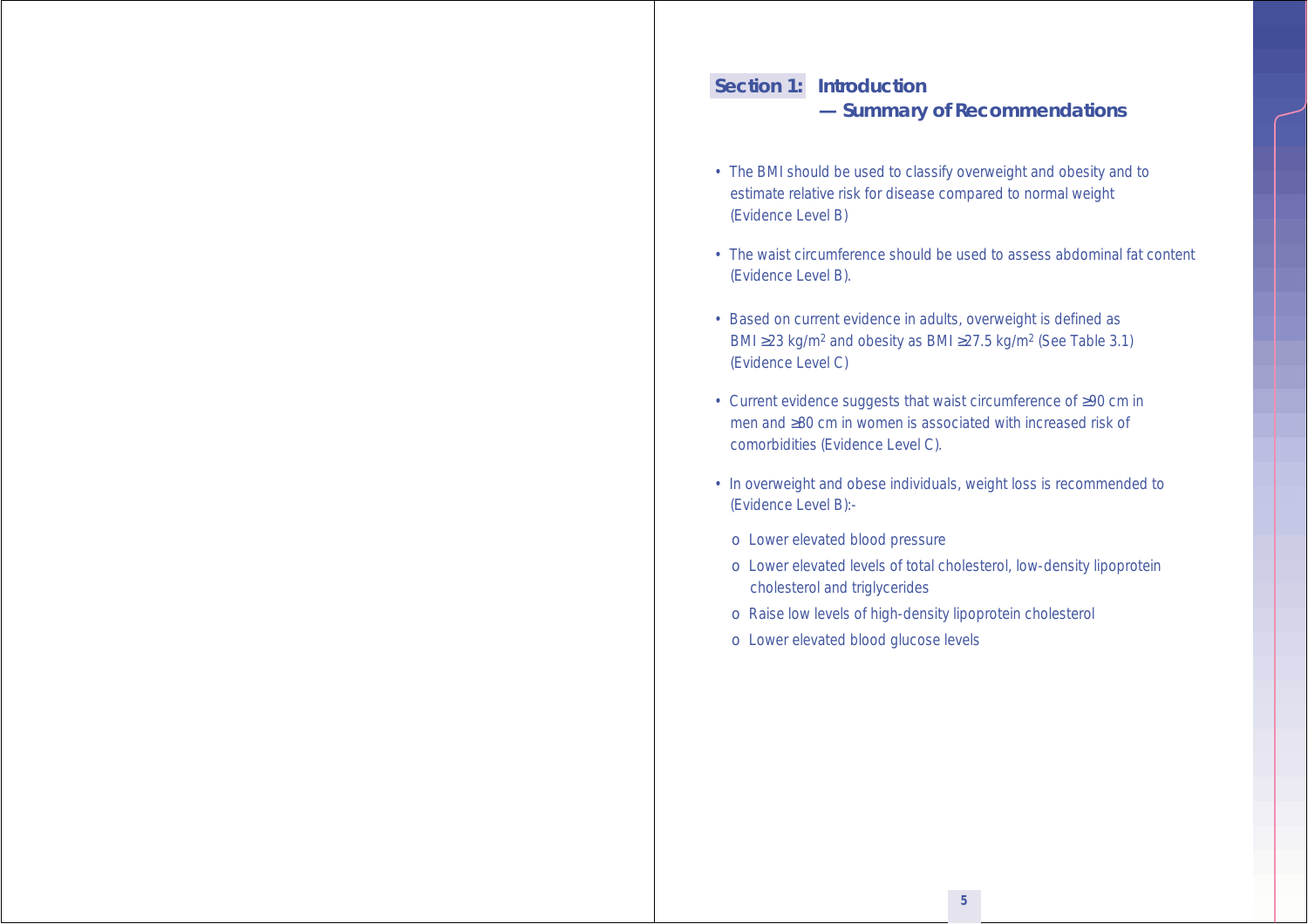#### **1. Introduction**

#### **1.1. Background**

The global burden of overweight (Body Mass Index (BMI)  $\geq$ 25.0 kg/m<sup>2</sup>) and obesity (BMI  $\geq$  30.0  $kq/m<sup>2</sup>$ ) is estimated at more than 1.1 billion. There is evidence that the risk of obesity related diseases among Asian rises from a lower BMI of 23 kg/m<sup>2</sup> (1). If this were adopted as a new benchmark for overweight Asians, it would require a major revision of approaches in the Asian sub-regions, where a significant proportion of the 3.6 billion populations already has a mean BMI of 23.4 kg/m2. In Malaysia, the National Health and Morbidity Survey 1996 reported that in adult males, 15.1% were overweight and 2.9% obese while in adult females, 17.9% were overweight and 5.7% obese (2). It was also reported that there was little difference between rural and urban populations and that there were more obese Malays and Indians as compared to Chinese.

The co-morbidities of obesity produce financial costs to the health economy of many developed countries. Similar demands in Malaysia will impose a huge burden on the human and economic resources and are liable to disturb priorities in the health care or other sectors (3). As Malaysia proceeds rapidly towards developed economy status, there is a need to develop a national strategy to tackle both dietary and activity contributors to the excess weight gain of the population (4).

This guideline recommends a multi-disciplinary approach to manage overweight and obese patients in Malaysia. The guideline was initiated by the Malaysian Association for the Study of Obesity (MASO) and the Malaysian Endocrine and Metabolic Society (MEMS).

The objective of this Clinical Practice Guidelines is to assist healthcare providers to better diagnose and manage overweight and obese patients. Concern for effective clinical management of obesity has been growing internationally. This guideline is consistent with other similar guidelines and is developed with the expectation of improving the overall health care system in Malaysia.

The evidence presented in the guideline was collated from the following sources:

- Systematic review of relevant published literature (up to 2004) as identified by electronic (e.g. - Medline) search
- Reports of other relevant expert working groups as listed below:
- a. Obesity in Scotland Integrating Prevention with Weight Management (SIGN) Scottish Intercollegiate Guidelines Network (5)
- b. National Institutes of Health: Clinical Guidelines on the Identification, Evaluation and Treatment of Overweight and Obesity in Adults – The Evidence Report (6).
- c. The Asia-Pacific perspective: Redefining obesity and its treatment (7).
- d. Obesity Preventing and Managing the Global Epidemic (8).
- e. AACE/ACE Position Statement on the Prevention, Diagnosis and Treatment of Obesity (9)

 f. Report of a WHO Expert Consultation on appropriate BMI for Asian populations and its implications for policy and intervention strategies (10).

Treatment strategies have been graded based on the levels of evidence using the system outlined below (MOH):

- A. At least one meta analysis, systematic review, or randomized controlled trial, or evidence rated as good and directly applicable to the target population
- B. Evidence from well conducted clinical trials, directly applicable to the target population, and demonstrating overall consistency of results; or evidence extrapolated from meta analysis, systematic review, or RCT
- C. Evidence from expert committee reports, or opinions and/or clinical experiences of respected authorities; indicates absence of directly applicable clinical studies of good quality

This CPG is planned for a review at every five-year interval by the committee and appropriately updated if the need arises.

#### **1.2. Definition of Obesity**

Obesity is a complex, multifactorial condition characterized by excess body fat. It must be viewed as a chronic disorder that essentially requires perpetual care, support and follow-up. Obesity is associated with many other diseases, and it warrants recognition by health-care providers. Generally, men with >25% body fat and women with >35% body fat are considered obese.

#### *1.2.1. Body Mass Index (BMI)*

This is the most established and widely used measurement and is defined as:

#### **BMI = Weight (kg)/Height2 (m)2**

The current WHO classification states that the cut-off points for overweight and obesity is 25 and 30 kg/m<sup>2</sup> respectively (8). However, it has become increasingly clear that there is a high prevalence of type 2 diabetes mellitus and cardiovascular risk factors in parts of Asia below those cut-off points. Evidence from several Asian countries are now available including Hong Kong (11), Singapore (12), China (13-15), India (16, 17), and Japan (18) to show that the risk of co-morbidities begin to rise at lower BMI values. Many Asian populations have a higher body fat percent at similar BMI, compared with Caucasian/European populations (19-22). In a recent WHO Consultation report, no attempt was made to redefine BMI cut-off points for Asian populations (10). However, this report identified further potential public health action points along the continuum of previous BMI classifications (8) (Figure 1) at which to trigger policy action, to facilitate prevention programmes and to measure the effect of intervention (10).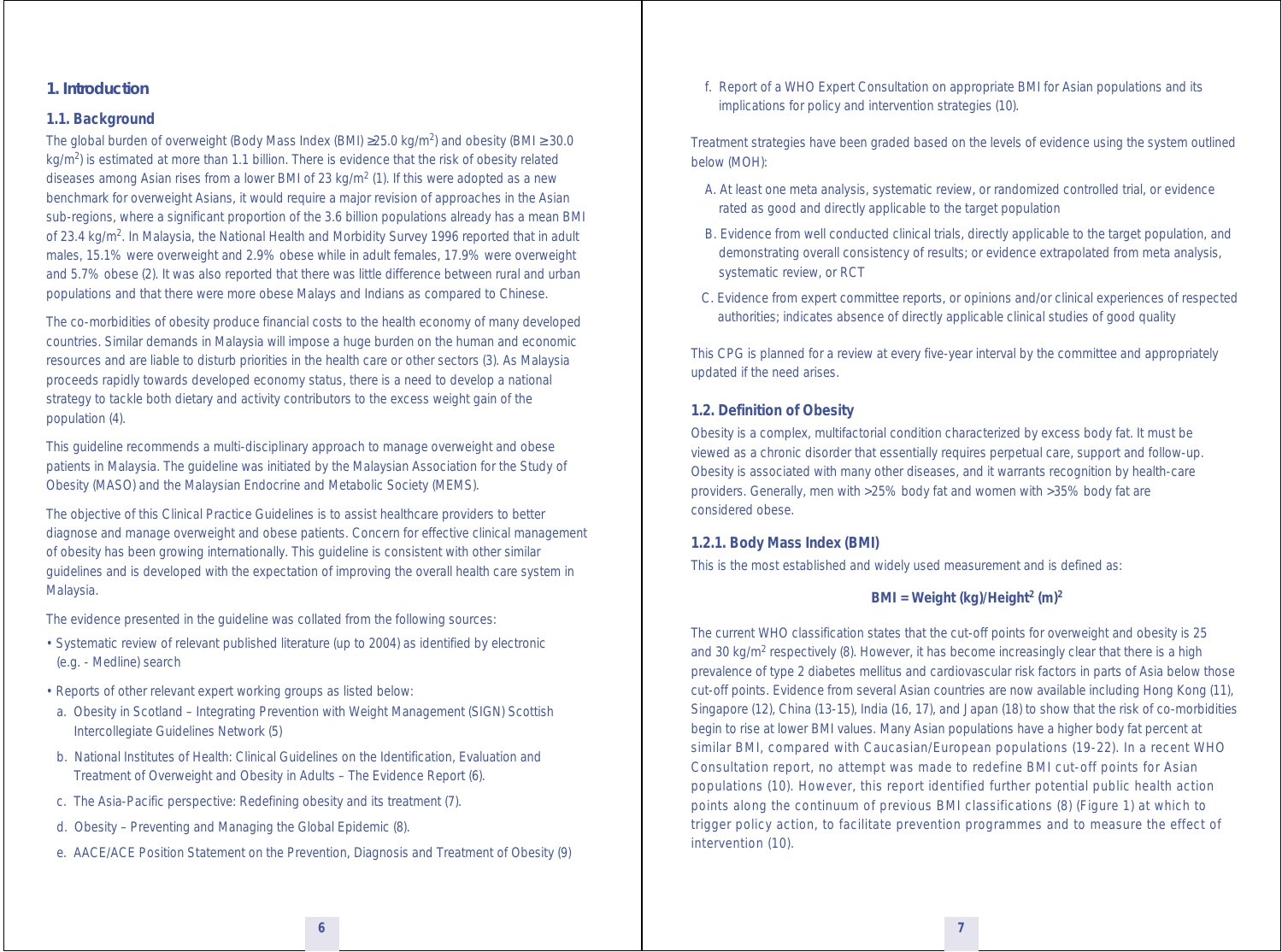

**Figure 1 : Body-mass index (BMI cut-off points for public health action (from Ref (10))** Based on current evidence, the following classification of weight by BMI according to risk of comorbidities is recommended.

#### **Table 1.1 : Classification of weight by BMI (Evidence Level C)**

| <b>Classification</b> | BMI (kg/m <sup>2</sup> ) | <b>Risk of co-morbidities</b>                       |
|-----------------------|--------------------------|-----------------------------------------------------|
| Underweight           | < 18.5                   | Low (but increased risk of other clinical problems) |
| Normal range          | $18.5 - 22.9$            | Increasing but acceptable risk                      |
| Overweight:           | >23                      |                                                     |
| Pre-obese             | $23.0 - 27.4$            | Increased                                           |
| Obese I               | $27.5 - 34.9$            | High                                                |
| Obese II              | $35.0 - 39.9$            | <b>Very High</b>                                    |
| Obese III             | $\geq 40.0$              | <b>Extremely High</b>                               |

#### *1.2.2. Waist circumference (WC)*

Waist Circumference (WC) measurement is simple, reliable, and correlates well with abdominal fat content irrespective of the BMI. WC is also an independent risk factor for cardiovascular diseases. It is most useful in individuals who are in the normal and overweight categories of the BMI. In those with BMI > 35 kg/m<sup>2</sup> it is unnecessary to measure WC as it looses its predictive value.

The current WHO recommendations (8) suggest that the WC of 94 cm and 80 cm is associated with an increased risk in man and woman respectively. However, it has become increasingly clear that there is a high prevalence of type 2 diabetes mellitus and cardiovascular risk factors in parts of Asia below those cut-off points. Evidence from several Asian countries are now available including Hong Kong (11), Singapore (12) and China (13-15).

Thus, based on current evidence, the following waist circumference is associated with an increased risk of co morbidities (Evidence Level C):

- Men ≥ 90 cm
- Women ≥ 80 cm

#### **1.3. Complications of Obesity**

#### *1.3.1. Overall Mortality*

Excessive weight is associated with increased risk of death. The relationship was maintained even after adjustment for other risk factors. The risk progressively increases with higher BMI (23).

#### *1.3.2. Overall Morbidity*

There are a variety of conditions associated with obesity as shown in Table 1.2.

#### **Table 1.2: Health risks associated with obesity1 (Evidence Level B)**

| <b>Greatly increased</b><br>(RR>3)                                        | <b>Moderately increased</b><br>(RR 2-3)   | <b>Mildly increased</b><br>$(RR1-2)$                                          |
|---------------------------------------------------------------------------|-------------------------------------------|-------------------------------------------------------------------------------|
| Type 2 diabetes<br>mellitus                                               | Coronary heart disease                    | Cancer (breast endometrial colo-<br>rectal, liver, prostate, gallbladder)     |
| Hepatobiliary disease<br>(Gallstone <sup>2</sup> and Fatty<br>Liver $3$ ) | Cerebrovascular Disease                   | Reproductive hormone<br>abnormalities                                         |
| Dyslipidaemia                                                             | Cardiac failure                           | Polycystic ovarian syndrome                                                   |
| Metabolic syndrome <sup>4</sup>                                           | Left Ventricular Hypertrophy <sup>7</sup> | Impaired fertility (Anovulation,<br>reduced testosterone levels) <sup>8</sup> |
| Breathlessness <sup>5</sup>                                               | <b>Hypertension</b>                       | Low back pain                                                                 |
| Sleep apnoea <sup>6</sup>                                                 | Osteoarthritis (knees and<br>hips)        | Increased anaesthetic risk                                                    |
|                                                                           | <b>Hyperuricaemia and Gout</b>            | Foetal defects associated with<br>maternal obesity                            |

#### **RR** = Relative Risks (Modified from (8))

#### **Notes:**

- 1. The risk of cardiovascular disease and its risk factors is greatest in patients with abdominal obesity
- 2. The increased cholesterol turnover (linearly related to body fat) may account for increased risk of gall stone in obese individuals.
- 3. Fatty liver (steatosis) is common due to deposition of triglycerides in hepatocytes. Obesity is the primary predictor of fatty liver. Nearly all morbidly obese individuals have fatty liver and compared to about 20% in general population. Insulin resistance is thought to play a key role in the pathogenesis of steatosis. Fatty liver is recently being recognized as part of Non Alcoholic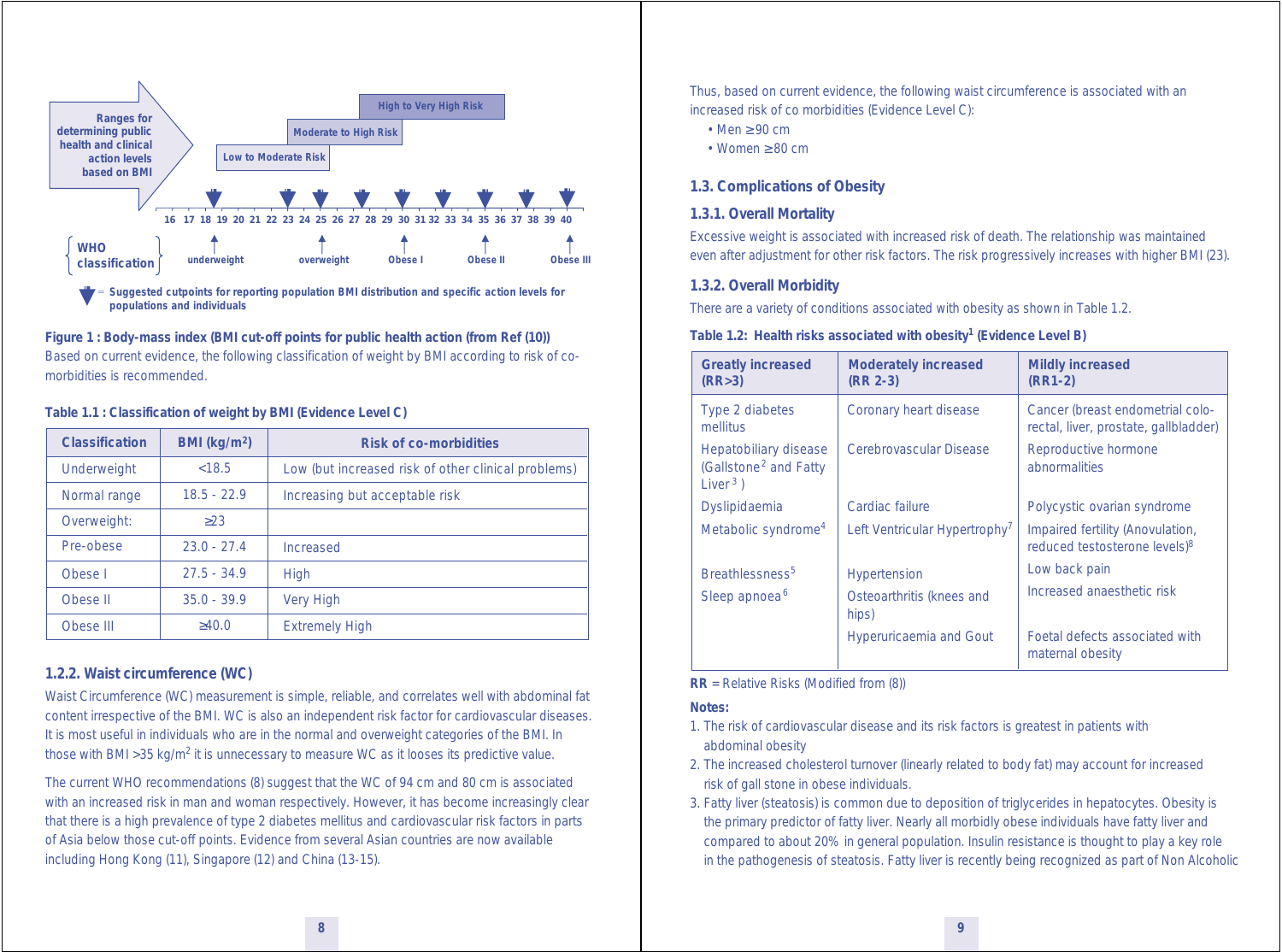Fatty Liver Disease ( NAFLD), which represents a broad spectrum of hepatic pathology ranging from simple steatosis without any evidence of inflammation, to severe inflammatory activity with significant fibrosis or even cirrhosis (24). Simple steotosis rarely progress to nonalcoholic steatohepatitis (NASH), however once NASH has been established, a significant proportions of patients may develop significant fibrosis and cirrhosis.

 In obese patients, routine LFT test must be done. If AST / ALT or both is abnormal, perform ultrasound of liver. Other causes of abnormal AST/ ALT must be excluded (e.g: Viral Hepatitis, Metabolic Liver Diseases and Autoimmune liver diseases). Once the diagnosis of possible fatty liver is made, the patients should be on long term follow up.

 If Liver enzymes are persistently elevated for more than 6 months, the patients should be referred to a Hepatologist / Gastroenterologist for further evaluation and treatment.

- 4. Metabolic syndrome is defined as glucose intolerance (IGT or diabetes mellitus) or insulin resistance, together with 2 or more of other components listed below (25) :
	- a. Impaired glucose tolerance (IGT) or diabetes
	- b. Insulin resistance (under hyperinsulinaemic euglycaemic conditions, glucose uptake below lowest quartile for background populations under investigation)
	- c. Raised arterial pressure ≥140/90 mmHg
	- d. Raised plasma triglycerides ≥1.7mmol/L and/or low HDL-C <0.9 mmol/L (men); <1.0 mmol/L (women)
	- e. Central obesity (Waist Hip Ratio : Men >0.9, Women >0.80) and/or BMI >30 kg/m<sup>2</sup>
	- f. Microalbuminuria (Urinary albumin excretion ≥20 µg/min or albumin creatinine ratio of ≥30 mg/g of creatinine)
- 5. Breathlessness is due to decrease in residual lung volume associated with increased abdominal pressure on the diaphragm.
- 6. Sleep apnoea, is due to increased neck circumference and fat deposits in the pharyngeal area.
- 7. Obesity is associated with eccentric ventricular hypertrophy which causes systolic and diastolic left ventricular dysfunction.
- 8. Obesity is often associated with anovulation cycles resulting in reduced fertility potential while in men it is associated with decreased testosterone level.

#### **1.4. Economic cost of obesity**

Overweight and obesity and the associated health problems have substantial economic consequences for the health care system. Direct health care costs includes preventive, diagnostic and treatment services while indirect costs refer to the value of salary lost by people unable to work because of illness or disability, as well as the value of future earnings lost by premature death (26).

#### **Table 1.3 : Published costs of obesity**

|                  | <b>Direct</b>                                                  | <b>Indirect</b> |
|------------------|----------------------------------------------------------------|-----------------|
| <b>USA 1998</b>  | \$51.6 billion (5.7%)                                          | \$47.6 billion  |
| NZ 1996          | \$135 million (2.5%)                                           |                 |
| France           | FF12 billion (2%)                                              | FF0.57 bilion   |
| Netherlands 1995 | DG 1 billion (4%)<br>$*$ 3% from BMI 25 - 30 kg/m <sup>2</sup> |                 |
| Canada 1999      | \$1.8 billion (2.4%)<br>$BMI > 27$ kg.m <sup>2</sup>           |                 |
| <b>UK 1994</b>   | GBP 30 million                                                 | GBP 165 million |
| England 1999     | GBP 130 million - overweight<br>GBP 15 million - obese         |                 |

Source: Ref (27)



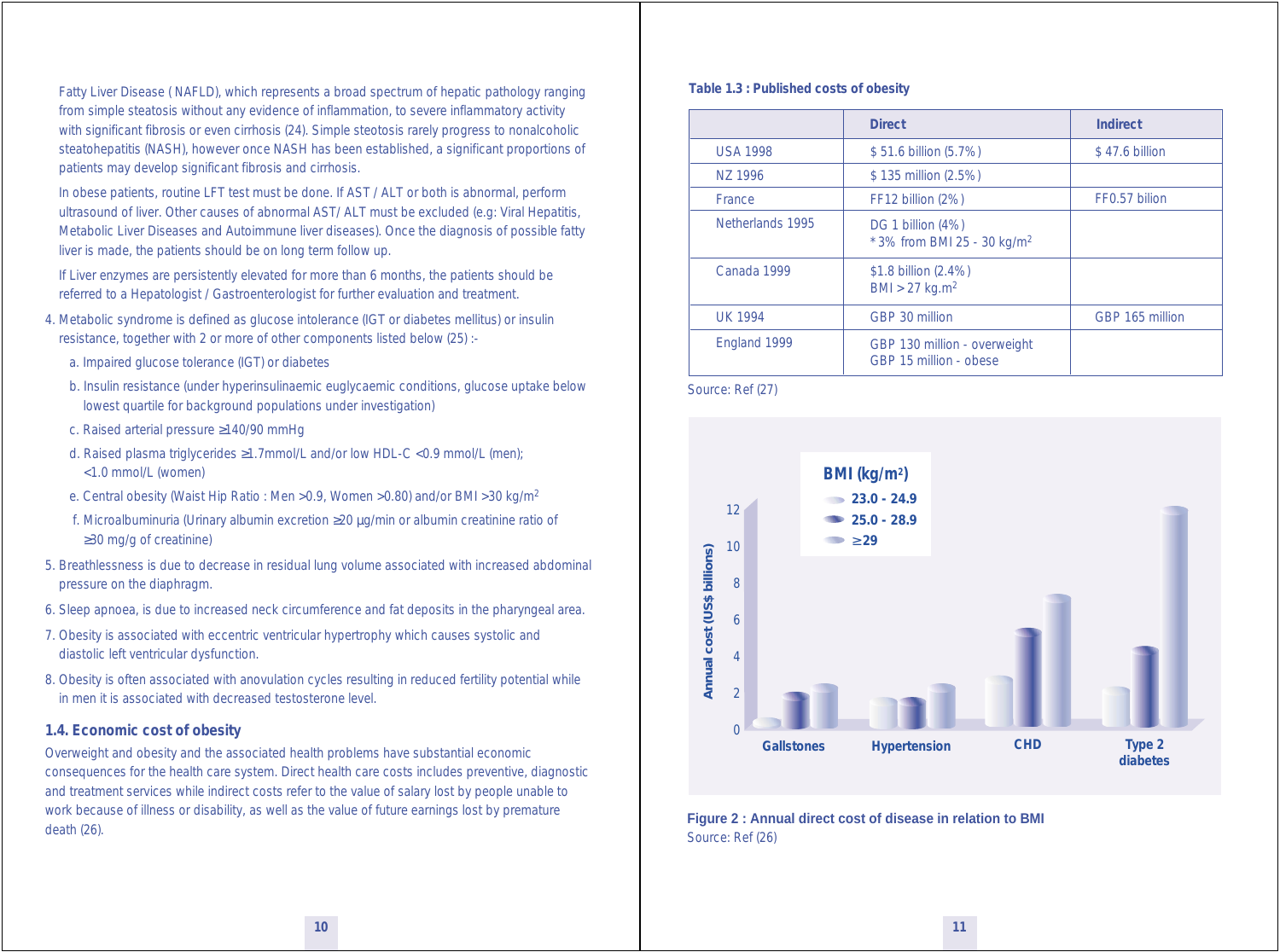#### **1.5. Advantages of Weight Loss**

Weight loss has advantages in reducing cardiovascular risk factors and other obesity associated diseases.

#### **Table 1.4 Benefits of weight loss on health risks in obesity (Evidence Level B)**

| <b>Health Risk</b> | Benefits of 10 kg weight loss in a 100 kg subject                   |
|--------------------|---------------------------------------------------------------------|
| 1. Blood Pressure  | • 10 mmHg reduction systolic BP                                     |
|                    | · 20 mmHg reduction diastolic BP                                    |
|                    | N.B.                                                                |
|                    | • Weight loss also reduces the need for medication                  |
|                    | in hypertensive patients                                            |
| 2. Lipids          | • 10% reduction in Total Cholesterol                                |
|                    | • 15% reduction in LDL-cholesterol                                  |
|                    | • 30% reduction in Triglycerides                                    |
|                    | • 8% increase in HDL-cholesterol                                    |
| 3. Diabetes        | • >50% reduction in risk of developing DM                           |
|                    | (Weight loss of 6.8 kg is associated with 58% reduction             |
|                    | in incidence of diabetes, at 3 years in the Diabetes                |
|                    | Prevention Programme) (28)                                          |
|                    | • 30-50% reduction in Fasting plasma glucose                        |
|                    | • 15% reduction in HbA <sub>1c</sub>                                |
| 4. Osteoarthritis  | • Decrease BMI $\geq$ 2 kg/m <sup>2</sup> associated with more than |
|                    | 50% decreased risk for developing osteoarthritis (29)               |
| 5. Mortality       | • 20-25% reduction all - cause mortality                            |
|                    | • 30 – 40% reduction diabetes related death                         |
|                    | • 40 – 50% reduction in obesity-related cancer death                |

# **Section 2: Diagnosis and Assessment of Obesity in Adults — Summary of Recommendations**

Medical evaluation of an obese patient should include :-

- Assessment of the degree of obesity
- Identification of associated health risks
- Screening for possible underlying psychological disorders such as depression, substance abuse
- Identification of possible underlying endocrine, genetic or neurological disorders
- Planning the appropriate weight management strategies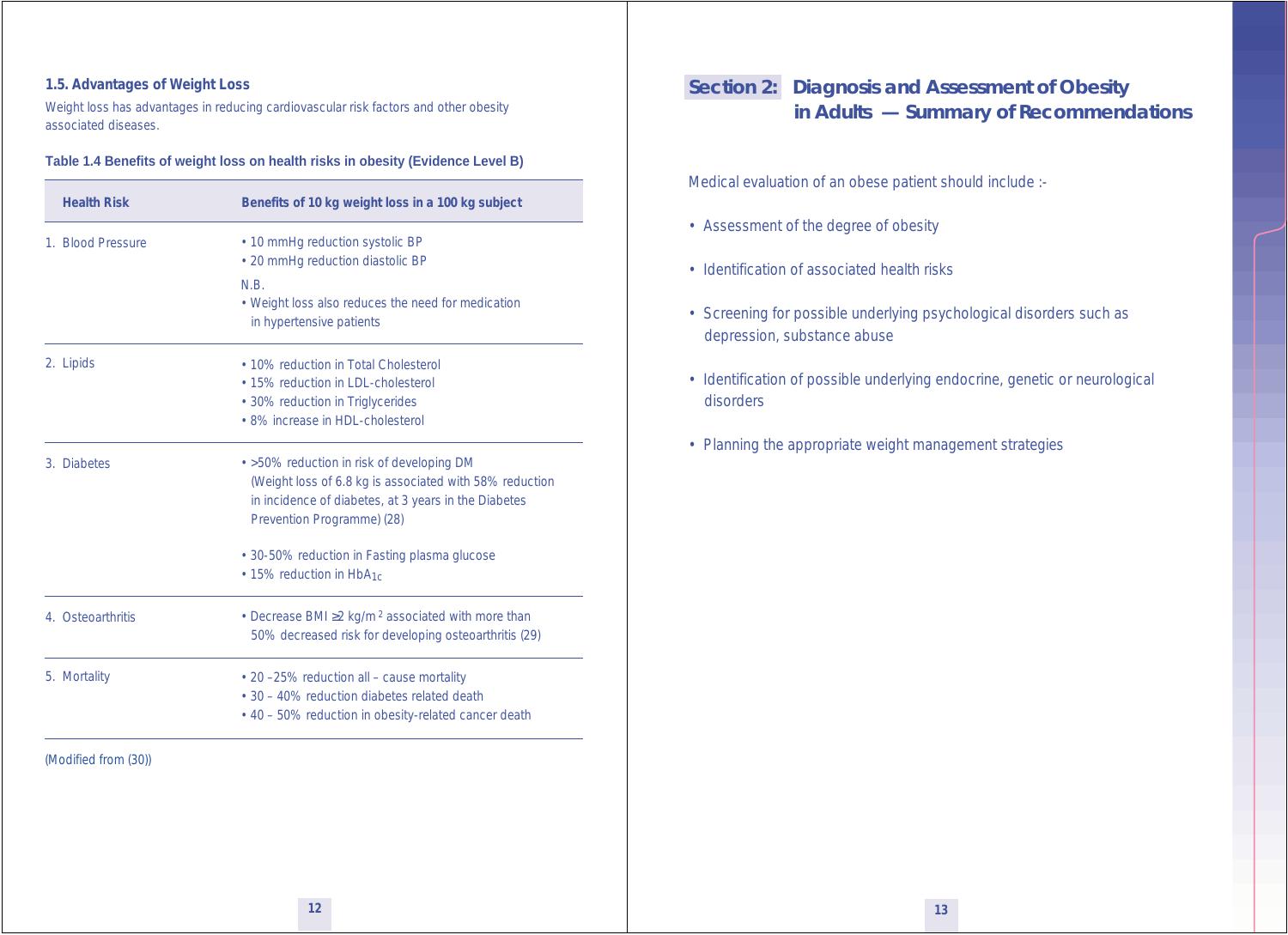#### **2. Diagnosis and Assessment of Obesity in Adults**

#### **2.1. Diagnosis**

The attending doctor should perform a comprehensive medical evaluation that includes the following:

#### *2.1.1. Patient's History*

- Assess eating habits including frequency, food choices, calories, snacking and abnormal eating behaviour (binging, nocturnal eating)
- Assess and categorise patient's habitual physical activities (Refer to Section 4.2 Physical Activity)
- Family history of obesity, diabetes, hypertension, dyslipidaemia, cardiovascular disease, obesity-related cancer, and thyroid disease.
- Psychological Status Evaluation Evaluate the state of the patient's self-image, assess mental health, and screen for eating disorder. Refer to a psychiatrist or psychologist if indicated. (See Appendix 1).

#### *2.1.2. Physical Examination*

#### Examination should include:-

- Assessment of degree of obesity and body fat distribution (See Section 2.2)
- Special attention to potential comorbidities especially evidence of metabolic syndrome (See Section 1.3 – Notes 4) and sleep apnoea.
- Use of an appropriate sized cuff to measure the blood pressure.

#### *2.1.3. Laboratory Tests*

The following investigations should be done:-

- Fasting blood glucose (FBG) and Oral Glucose Tolerance Test (if FBG is between 5.5 - 6.9 mmol/L)
- Fasting lipid profile (total cholesterol, HDL-cholesterol, LDL-cholesterol and triglycerides)
- Biochemistry profile (uric acid, renal and liver function tests)

#### If indicated:

- Thyroid function tests (especially in those above 60 years old)
- Investigations to exclude Polycystic Ovarian Syndrome (PCOS)
- 24 hr urine free cortisol to screen for Cushing's syndrome

#### **2.2. Measurement of Obesity and Body Fat Distribution**

#### *2.2.1. Body Mass Index (BMI)*

This is the most established and widely used measurement and is defined as:

#### **BMI** = Weight (kg)/Height<sup>2</sup> (m)<sup>2</sup>

Routine weight measurement is helpful in following the progress of an individual's weight. BMI has its limitations in the estimation in the degree of obesity in the following circumstances:-

- Overestimates in very muscular individuals (e.g. athletes).
- Underestimates in individuals who have lost muscle mass (e.g. elderly)
- Exaggerated in individuals with extremes of body height (short and tall individuals)
- Exaggerated in the presence of oedema

The subject should be weighed in light robe or undergarments, with the shoes off, preferably using a beam-balance scale. The height should also be measured with the shoes off.

#### *2.2.2. Waist Circumference (WC)*

The BMI does not provide any indication of the distribution of fat in the body. Truncal distribution of adipose tissue (around and in the abdomen) has a particularly strong relationship with the adverse metabolic and vascular effects of obesity while fat deposited around the hips carries a much lower burden of disease.

#### *2.2.3. Waist-Hip Ratio (WHR)*

Waist Hip Ratio (WHR) is another simple measurement that has been used in epidemiological studies in the past but does not provide additional information compared to WC. The values that are associated with an increase abdominal fat and increased risk of hypertension, diabetes and ischaemic heart disease are (8)

- $\cdot$  WHR  $> 0.90$  for men
- $\cdot$  WHR  $> 0.85$  for women

However, waist circumference is the preferred measure of abdominal obesity compared to the WHR (8).

NB: When using circumference measurements it is important that standard anatomical locations are used. The WHO (31) recommended methods are as follows:-

- 1. Subject stands with feet 25 30 cm apart, weight evenly distributed.
- 2. Waist measurement is taken midway between the inferior margin of the last rib and the crest of the ilium in a horizontal plane. The measurer sits by the side of the subject and fits the tape snugly but not compressing soft tissues.
- 3. Circumference is measured to the nearest 0.1 cm.
- 4. For hip circumference the measure is taken around the pelvis at the point of maximal protrusion of the buttocks.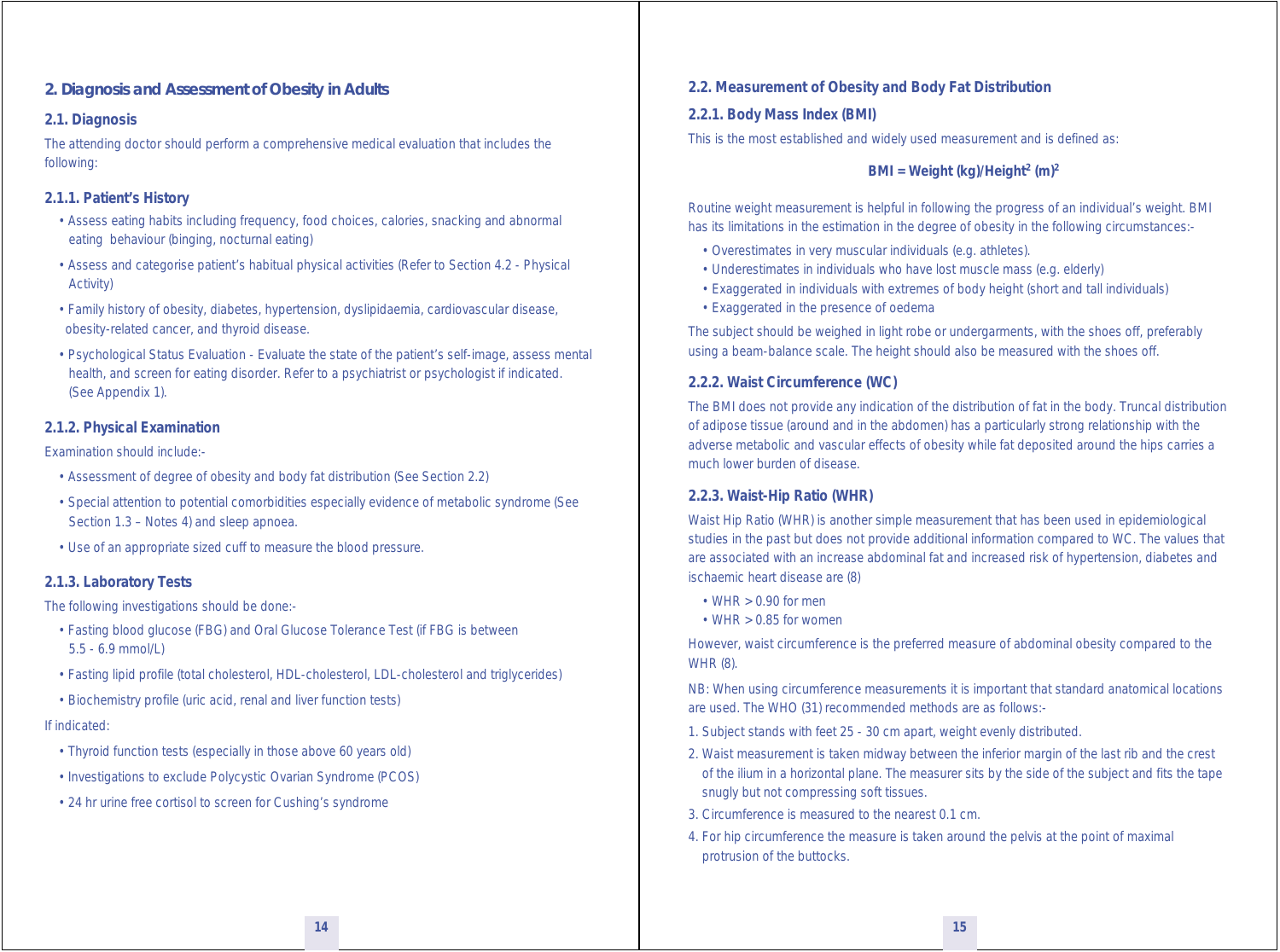#### **Table 2.1: Classification Of Overweight And Obesity By BMI, Waist Circumference And Associated Disease Risk\***

|                              |                          | <b>Risk of co-morbidities</b>                          |                       |
|------------------------------|--------------------------|--------------------------------------------------------|-----------------------|
|                              |                          | <b>Waist circumference</b>                             |                       |
| Classification               | BMI (kg/m <sup>2</sup> ) | $<$ 90 cm (men)                                        | $\geq$ 90 cm (men)    |
|                              |                          | <80 cm (women)                                         | $\geq$ 80 cm (women)  |
| <b>Underweight</b>           | < 18.5                   | Low (but increased risk of<br>other clinical problems) | Increased             |
| Normal range t               | $18.5 - 22.9$            | Increased but acceptable<br>risk                       | Increased             |
| Overweight : BMI $\geq$ 23.0 |                          |                                                        |                       |
| Pre-Obese                    | $23.0 - 27.4$            | Increased                                              | <b>High</b>           |
| Obese I                      | $27.5 - 34.9$            | <b>High</b>                                            | <b>Very High</b>      |
| Obese II                     | $35.0 - 39.9$            | <b>Very High</b>                                       | <b>Very High</b>      |
| Obese III                    | $\geq 40$                | <b>Extremely High</b>                                  | <b>Extremely High</b> |

\* Disease risk for type 2 diabetes, hypertension, and CVD.

† Increased waist circumference can also be a marker for increased risk even in persons of normal weight.

#### **2.3. Assessment and Identification of patients at high risk**

Obesity-associated diseases and risk factors contribute to an added risk of cardiovascular morbidity and mortality and will require aggressive intervention. Identifying these risk factors will provide an additional guide to the need and intensity of any weight-reducing intervention.

#### *2.3.1. Coronary Heart Disease (CHD) equivalents*

a) Established Ischaemic Heart Disease

b) Other atherosclerotic diseases e.g. Cerebrovascular accidents, Peripheral Vascular Diseases c) Type 2 diabetes mellitus

#### *2.3.2. Cardiovascular Risk Factors*

a) High LDL-C (> 4.13 mmol/L) b) Low HDL-C (< 0.9 mmol/L) c) High TG (> 2.26 mmol/L) d) Hypertension e) Impaired Fasting Glycaemia and Impaired Glucose Tolerance f) Cigarette smoking

g) Family history of premature IHD (First degree relative with onset before age 55 for males, and 65 for females)

h) Age (Male  $\geq$  45, Female  $\geq$  55 or postmenopausal)

#### **2.4. Assessment and identification of other related diseases**

Obese patients are at increased risk for several medical conditions that require detection and appropriate management as listed:-

- i. Gynaecological abnormalities
- ii. Osteoarthritis
- iii. Gallstones
- iv. Stress incontinence

#### **2.5. Assessment and identification of underlying aetiology of Obesity**

Obesity results from interaction between underlying genetic predisposition and environmental factors. These factors should be identified and managed appropriately.

#### *2.5.1. Social and Behavioural Factors*

- 1. Positive behaviour is essential to ensure effective weight management. Long-term management will be more successful with sufficient continued support. Thus, assessment of behavioural (Refer Appendix 1) and social factors are important.
- 2. Weight gain is very common when people stop smoking. This is thought to be mediated at least in part by nicotine withdrawal.

#### *2.5.2. Sedentary Lifestyle*

- 1. Enforced inactivity (postoperative)
- 2. Elderly

#### *2.5.3. Iatrogenic Causes*

- 1. Drugs and hormones
- 2. Hypothalamic surgery

#### *2.5.4. Endocrine Obesities*

- 1. Hypothalamic syndrome
- 2. Hypothyroidism
- 3. Polycystic Ovarian syndrome
- 4. Cushing's Syndrome
- 5. Acromegaly
- 6. Hypothalamic disorders
- 7. Growth hormone deficiency
- 8. Pseudohypoparathyroidism
- 9. Hypogonadism e.g Klinefelter's syndrome and Kallman's syndrome

#### *2.5.5. Genetic Obesities*

- 1. Autosomal recessive traits
- 2. Autosomal dominant traits
- 3. X-linked traits
- 4. Chromosomal abnormalities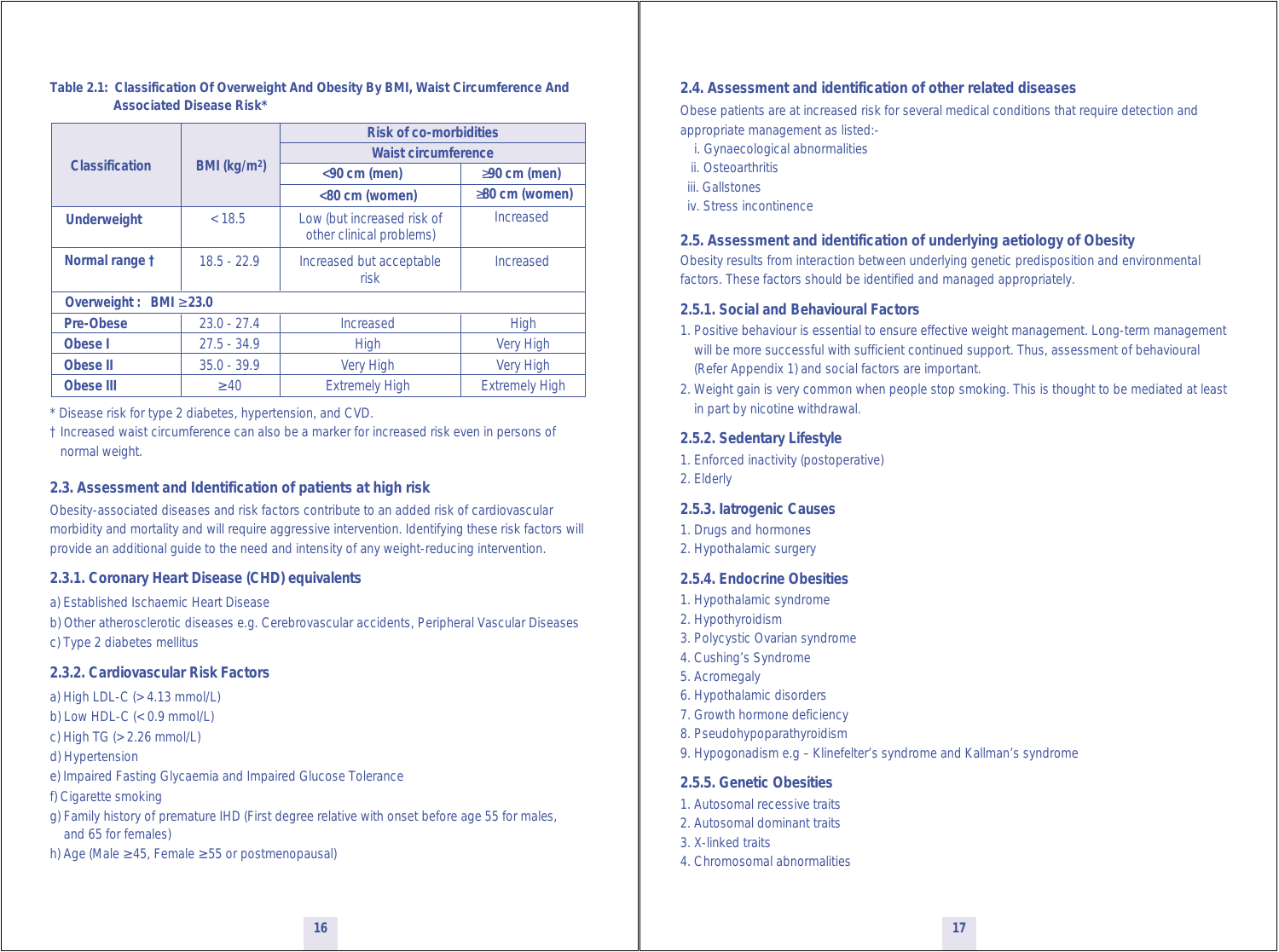# **Section 3: Therapy: Overall Approach — Summary of Recommendations**

- The initial goal of weight loss therapy is to reduce body weight by approximately 10% from baseline. Further weight loss can be attempted, if indicated (Evidence Level B).
- Weight loss should be about 0.5 to 1 kg/week for a period of 6 months, with the subsequent strategy based on the amount of weight lost (Evidence Level B).
- People suffering from obesity should have long-term contact with, and support from, health professionals (Evidence Level B).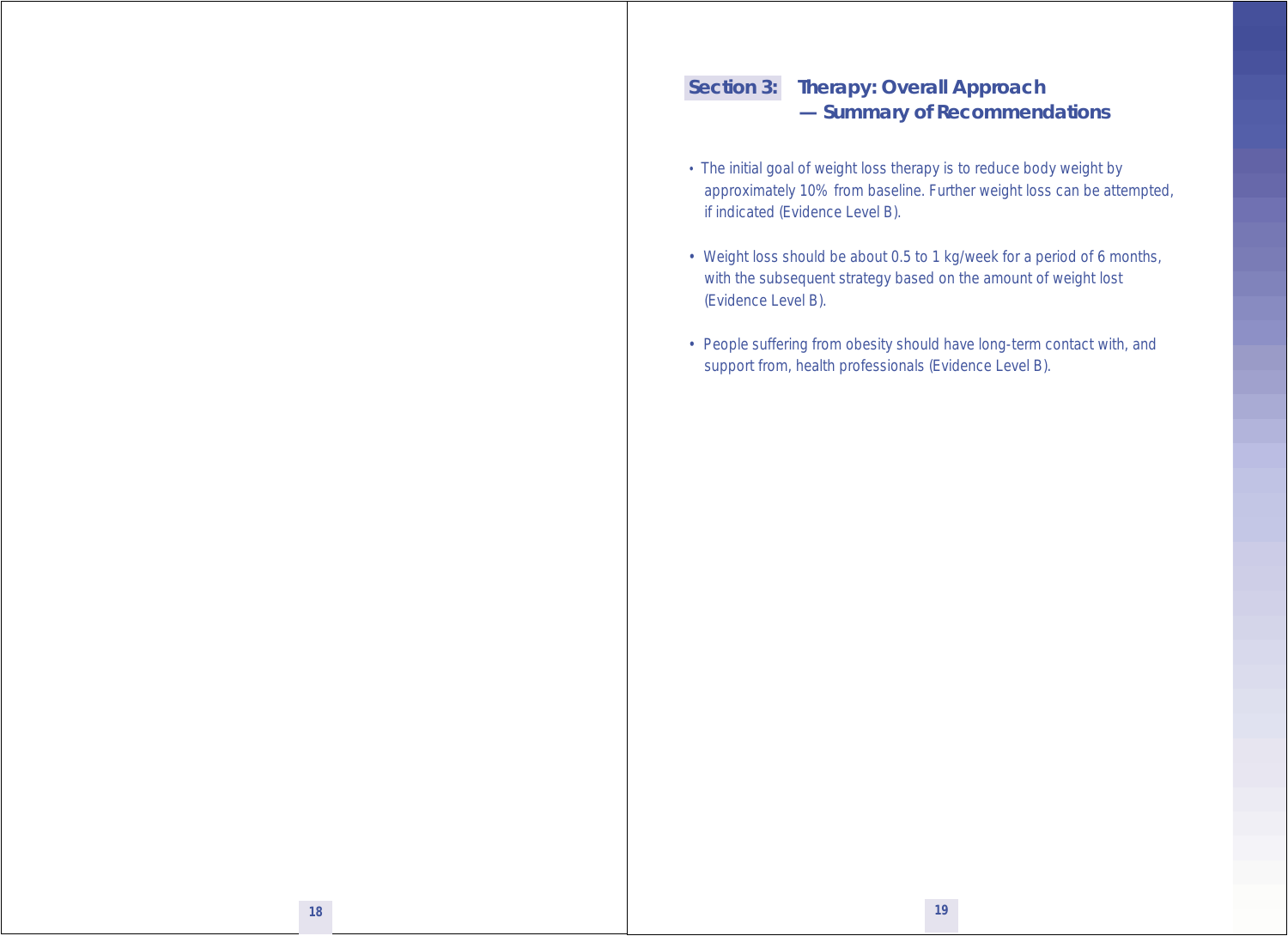#### **3. Therapy : Overall Approach**

#### **3.1. Goals For Obesity Therapy**

The general goals are:-

- Achieve weight loss
- Maintain lower body weight
- Prevent further weight gain
- Treat comorbidities / underlying causes

#### *3.1.1. Achieve Weight Loss*



Years of management or intermittent monitoring

#### **Figure 3 : Possible long-term weight-loss scenarios**

*Figure 3* shows the possible scenarios in a weight-loss program. The dotted line represents the normal course of weight gain, suggesting that even sustained weight represents a degree of success. Partial normalisation, with a 5 to 10 per cent loss, can result in metabolic improvements but total normalisation is likely to be the exception rather than the rule.

#### *• Target levels for weight loss (Evidence Level B) (32)*

Aim for 10% reduction from baseline weight as this can significantly decrease the severity of obesity associated risk factors. This is a realistic and achievable target that can be maintained over time. Further weight loss can be considered after this initial goal is achieved and maintained for 6 months.

#### *• Rate of weight loss (Evidence Level B) (6)*

A reasonable goal is a 10% weight reduction from baseline over 6 months of therapy. A calorie deficit of 500 to 1000 kcal/day can result in weight loss at a rate of 0.5 to 1 kg/week. Rapid weight reduction may lead to increased risk of gallstones, electrolyte abnormalities and weight regain.

#### *3.1.2. Maintain Lower Body Weight (Evidence Level B) (6)*

The rate of weight loss often declines after the initial 6 months of weight reduction after which weight maintenance should then be the priority (defined as a weight regain of < 3 kg in 2 years and a sustained reduction in waist circumference of at least 4 cm). The combined modalities of therapy (diet, physical activity and behaviour therapy) must be continued indefinitely to ensure weight maintenance. Drug therapy is helpful in the weight maintenance phase.

#### *3.1.3. Prevent Further Weight Gain*

If significant weight reduction is not achievable, prevention of further weight gain becomes an important goal as it does not exacerbate the disease risk. Prevention of further weight gain can be considered as partial therapeutic success for many patients.

#### **3.2. Overall Approach for the Treatment of Overweight and Obesity in Adults**

**Table 3.1: Recommended treatment options for different levels of BMI and other risk factors.**

|                                                                                                  | Lifestyle<br>changes (Diet,<br>Physical activity,<br><b>Behaviour</b><br>therapy) | <b>Anti-Obesity</b><br><b>Drug</b>                                  | Very-Low-Calorie-<br>Diet (VLCD)<br>(with supervision)                                       | <b>Surgery</b>                                                                    |
|--------------------------------------------------------------------------------------------------|-----------------------------------------------------------------------------------|---------------------------------------------------------------------|----------------------------------------------------------------------------------------------|-----------------------------------------------------------------------------------|
| BMI 18.5 - 22.9 kg/m <sup>2</sup><br>with Increased WC*                                          |                                                                                   |                                                                     |                                                                                              |                                                                                   |
| BMI 23.0 - 24.9 kg/m <sup>2</sup>                                                                |                                                                                   |                                                                     |                                                                                              |                                                                                   |
| BMI 25.0 - 27.4 kg/m <sup>2</sup><br>No additional risk<br>Increased WC*/<br><b>DM/CHD/HT/HL</b> |                                                                                   | $\sqrt{}$ (consider in<br>the presence of<br>$\geq$ 2 risk factors) |                                                                                              |                                                                                   |
| BMI 27.5 - 34.9 kg/m <sup>2</sup>                                                                |                                                                                   |                                                                     | $\sqrt{}$ (consider in the<br>presence of $\geq$ 2 risk<br>factors) (Refer<br>Section 4.1.3) |                                                                                   |
| BMI 35.0 - 39.9 kg/m <sup>2</sup><br>No additional risk<br>Increased WC*/<br>DM/CHD/HT/HL        |                                                                                   |                                                                     | $\sqrt{\text{(Refer Section 4.1.3)}}$<br>$\sqrt{\text{(Refer Section 4.1.3)}}$               | $\sqrt{\frac{1}{2}}$ (consider in<br>the presence<br>of $\geq$ 2 risk<br>factors) |
| BMI $\geq$ 40.0 kg/m <sup>2</sup>                                                                |                                                                                   |                                                                     | $\sqrt{(Refer Section 4.1.3)}$                                                               |                                                                                   |

**Key:** DM: Type 2 diabetes mellitus CHD: coronary heart disease HT : Hypertension HL : Hyperlipidaemia

\* Waist circumference > 90 cm (men), > 80 cm (women)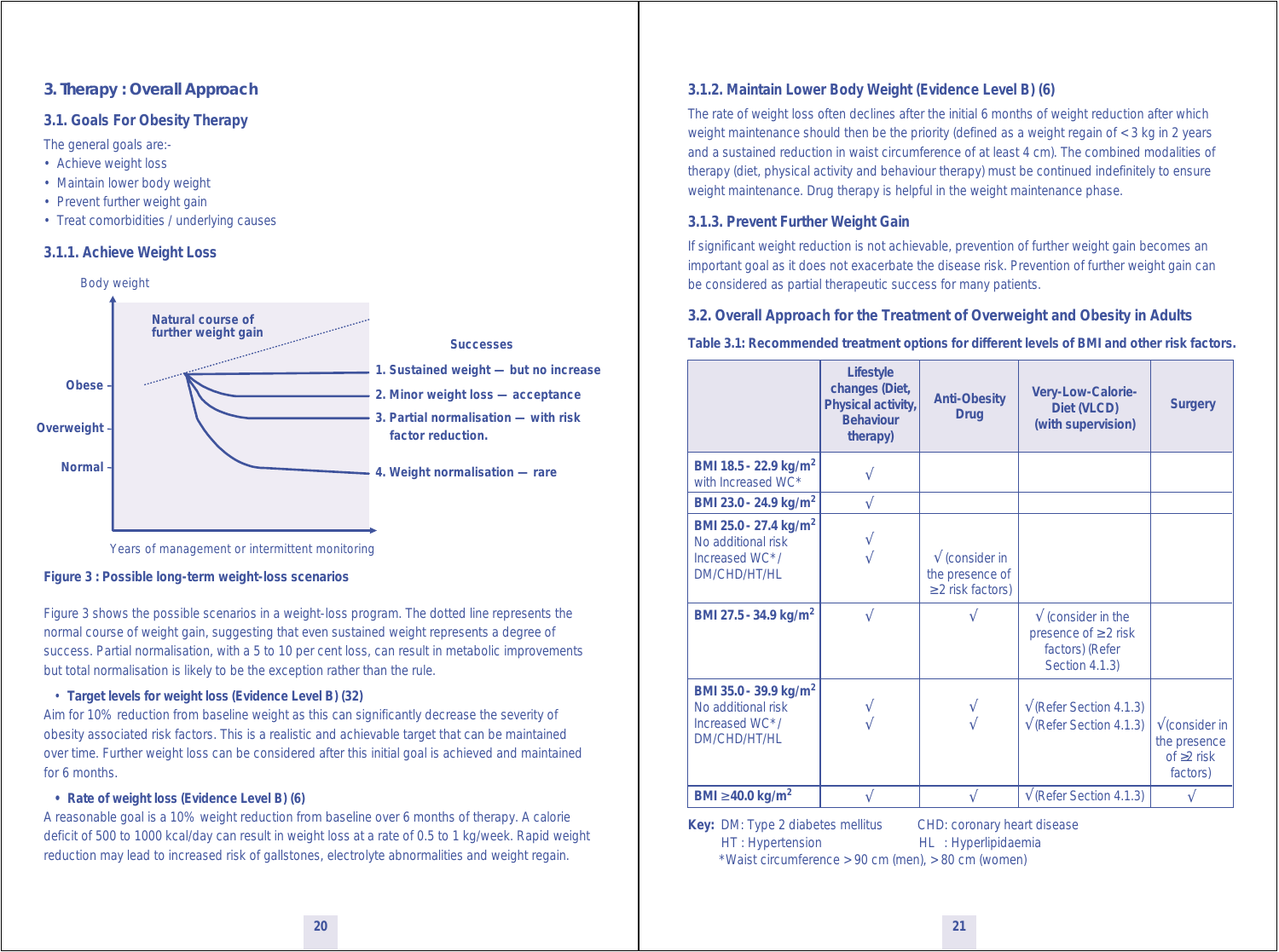#### **3.3. Benefits of Frequent Contact**

Frequency of treatment contacts and the longer weight loss is maintained are major determinants of successful weight control. Regular consultations (initially weekly to biweekly; subsequently monthly) for at least 1 year are recommended. These visits should include physician and other members of the multi-disciplinary teams. It is important to provide supportive environment by the following:

- Education of lifestyle modification (diet, physical activity and behaviour therapy)
- Increasing the number of visits
- Reviewing food and activity logs
- Monitoring exercise regimes
- Monitoring diet structure and use of portion-controlled foods.
- If a long-term approach is taken, a successful outcome is more likely.

# **Section 4: Therapy: Lifestyle Advice — Summary of Recommendations**

- A calorie deficit of 500 to 1000 kcal/day from maintenance requirement (Low Calorie Diet) is important for weight loss and prevention of weight regain (Evidence Level A).
- Reducing fat as part of a low calorie diet is a practical way to reduce calories (Evidence Level A).
- Very Low Calorie Diet (200 to 800 kcal/day) may be indicated for moderately to severely obese patients (BMI > 30 kg/m2 ) (Evidence Level B). It can result in quick, short-term weight losses, but medical supervision is required (Evidence Level C).
- All weight management strategies should include education in healthy eating habits (Evidence Level B).
- Physical activity should be an **integral** part of weight loss therapy and weight maintenance because it contributes to weight loss, decreases abdominal fat and increases cardio-respiratory fitness (Evidence Level A).
- For weight loss and weight maintenance, individuals require 45 60 minutes per day of moderate intensity activity or lesser amounts of vigorous intensity activity (Evidence Level C).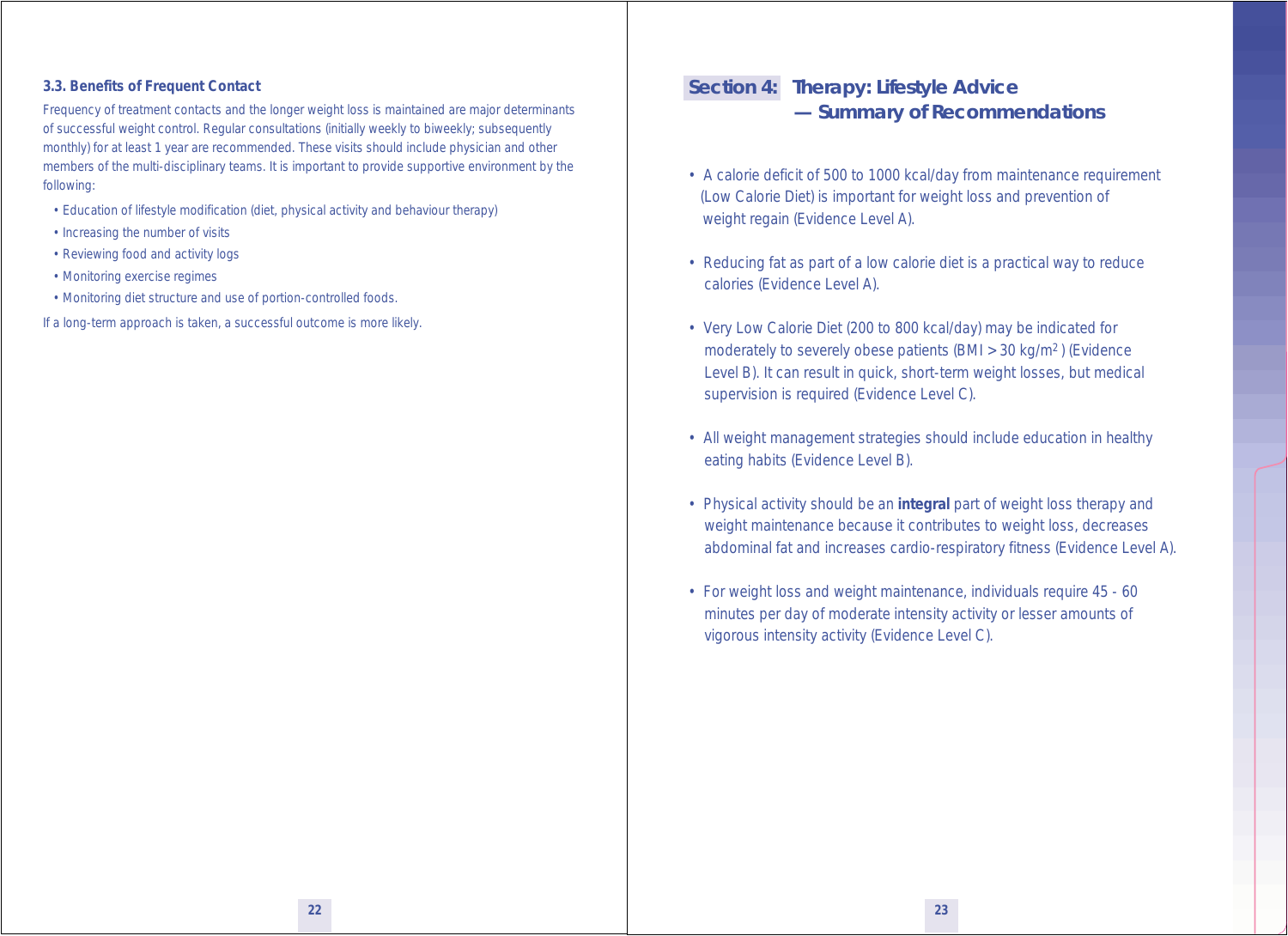#### **4. Therapy: Lifestyle Advice**

#### **4.1. Dietary Therapy**

The goal of the treatment of obesity is to achieve weight loss through a decrease in calories consumed and an increase in energy expended.

#### *4.1.1. Low Calorie Diet*

Low Calorie Diet (LCD) provides a calorie deficit of 500 to 1000 kcal/d from maintenance requirement and is important for weight loss and prevention of weight regain. LCDs reduce total body weight (average of 8-10% over 6 months) and waist circumference. Weight loss usually consists of about 75% fat (mainly abdominal fat) and 25% lean tissue (33). Mean weight loss of up to 11kg, and a concomitant reduction in waist circumference of 1.5 to 9.5cm may be achieved after 6 to 12 months (34, 35). Evidence Level A.

A moderate reduction in caloric intake, which is individually designed to achieve a slow, but progressive weight loss is recommended. The rate of weight loss is directly related to the difference between the patient's energy intake and energy requirements.There is wide variability because sex, age and genetic factors influence energy requirements:

- Men lose more weight than females of similar height because they have more lean body mass and therefore higher energy expenditure.
- Older patients of either sex have lower lean body mass and physical activity; metabolic rate declines by approximately 2 percent per decade. Therefore they lose weight slower than younger subjects.

To estimate energy requirement for weight reduction and weight maintenance, a simplified formula as in Table 4.1 may be used.

#### **Table 4.1: Quick Formula for calculating calorie requirements for weight reduction\* and weight maintenance\*\***

| <b>Activity Status#</b> | Overweight & Obese*<br>(BMI > 23 kg/m <sup>2</sup> ) | Normal Weight** (BMI<br>$18.5 - 22.9$ kg/m <sup>2</sup> ) |
|-------------------------|------------------------------------------------------|-----------------------------------------------------------|
| Sedentary               | 20 - 25 kcal/kg                                      | 30 kcal/kg                                                |
| Moderate activity       | 25 - 30 kcal/kg                                      | 35 kcal/kg                                                |
| Marked activity         | 30 - 35 kcal/kg                                      | 40 kcal/kg                                                |

#### Adapted from (36)

Refer to Appendix 3 for details of activity status.

Weight for calculation: Use current body weight for all except in the obese (BMI > 27.5 kg/m<sup>2</sup>) and underweight (BMI <  $18.5 \text{ kg/m}^2$ ), calculate using acceptable weight instead i.e. BMI 22 kg/m<sup>2</sup>. In general, LCDs containing 1,000 to 1,200 kcal/day should be selected for most women; a diet between 1,200 kcal/day and 1,500 kcal/day should be chosen for men and may be appropriate for women who weigh 75 kg or more, or who exercise regularly. If the patient is unable to lose weight on 1,500 kcal/day diet, a 1,200 kcal/day diet may be tried. (Please refer Appendix 2 for sample diets and 3 for food exchanges list.)

Care should be taken to ensure that all of the recommended dietary allowances are met. The composition of the diet should be modified to minimise other cardiovascular risk factors such as hypercholesterolaemia and hypertension (37).

#### *4.1.2. Lower-Fat Diet*

Lower-fat diets provide 25 to 30% of calories from fat. They produce weight loss primarily by decreasing caloric intake. However, lower-fat diets with total caloric reduction produce greater weight loss compared with lower-fat diet alone (38). Evidence Level A

#### *4.1.3. Very Low-Calorie Diet (VLCD)*

VLCD (200 to 800 kcal/day) (39) is often in a form of liquid nutritional supplement and results in the most rapid weight loss. It is appropriate only when the patient faces a major health risk and the physician has determined that such a diet can be used safely. Patients treated under medical supervision using a very-low-calorie diet (400 to 800 kcal/d) lose approximately 20 kg in 12 to 16 weeks and maintain one half to two thirds of this loss in the following year (40) Evidence Level B.

VLCDs are not usually recommended for weight loss therapy because:-

- It results in nutritional inadequacies unless it is supplemented with vitamins and minerals.
- It is not sustainable over long period
- It increases serum uric acid concentrations
- It results in muscle breakdown and protein loss

Contraindications to VLCD

- Recent myocardial infarction
- Cardiac conduction disorder
- History of cerebrovascular, renal or hepatic disease
- Type 1 diabetes mellitus
- Major psychiatric disorders
- Gallbladder disease

VLCD may be indicated for moderately to severely obese patients (BMI > 30 kg/m<sup>2</sup>) who are highly motivated but have failed with more conservative methods, or in patients with a BMI of 27 to 30 kg/m<sup>2</sup> who have medical conditions that might respond to rapid weight loss (41) Evidence Level C.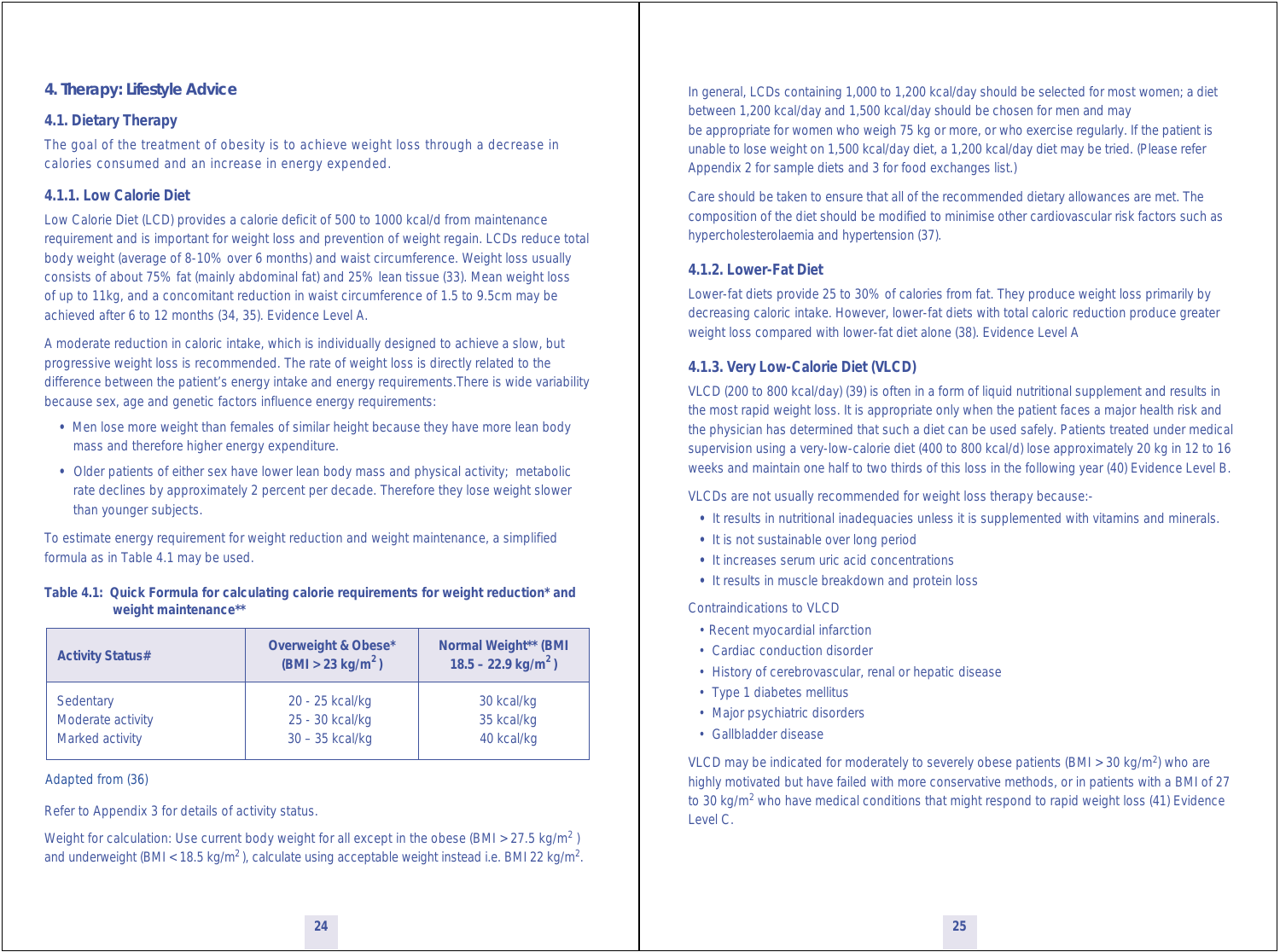#### *4.1.4. High-Protein Low-Carbohydrate Diet*

High Protein diets with low carbohydrates restrict food choices and overall nutrient adequacy. There is insufficient evidence to make recommendations for or against the use of lowcarbohydrate diets, particularly among those aged more than 50 years, for use longer than 90 days or for diets of ≤20 g carbohydrates per day. Participants' weight loss while using lowcarbohydrate diets was principally associated with decreased caloric intake and increased diet duration but not with reduced carbohydrate content (42). Evidence Level A

#### *4.1.5. Dietary Education*

All weight management strategies should include education in healthy eating habits. Patients should avoid 'fad' diets. Dietary education is necessary to assist in the adjustment to an LCD. Educational efforts should pay particular attention to the following topics (6):

- Energy value of different foods
- Food composition fats, carbohydrates (including dietary fiber), and proteins
- Evaluation of nutrition labels to determine caloric content and food composition
- Development of preferences for low-calorie foods
- Reduction of high-calorie foods (both high-fat and high-carbohydrate foods)
- Food preparation limiting fats and oils during cooking
- Maintenance of adequate water intake
- Reduction of portion sizes; and
- Limiting alcohol consumption

Long-term changes in food choices are more likely to be successful when the patient's preferences are taken into account and should include behaviour therapy (Refer to Section 4.3)

Periodic review on the progress of the weight loss therapy should be carried out. Optimally, dietary therapy should last at least 6 months. Shorter periods of dietary therapy usually result in lesser weight reductions

#### **4.2. Physical Activity**

Physical activity should be an integral part of weight loss therapy and weight maintenance (Evidence Level A) (6). It contributes to weight loss by altering energy balance. It favourably changes body composition, decreases risk for disease, and improves quality of life.

Before the patient starts an exercise programme, the attending doctor must give medical clearance based on patient's age, symptoms, concomitant risk factors and physical examination.

In choosing an appropriate exercise programme, the FITT criteria should be considered:

- **F = Frequency**
- **I = Intensity**
- **T = Time (duration)**
- **T = Type of exercise**

All exercise programmes should be introduced gradually. Patients should be advised on the possible abnormal responses to exercise (chest pain, excessive breathlessness). Thirty minutes of regular moderate intensity physical activity, preferably all days of the week, can limit health risks for chronic diseases including coronary heart disease and diabetes. However, to prevent weight regain for formerly obese individuals requires 60 – 90 minutes per day of moderate intensity activity or lesser amounts of vigorous intensity activity. (43) (Evidence Level C).

A regimen of daily walking is an attractive form of physical activity for those who are overweight or obese. Initially the patient can start by walking 10 minutes, 3 days a week, and can build to 30 to of 45 minutes more intense walking at least 3 days a week and increase to most, if not all, days (6). The exercise can be done all at one time or accumulated over the day. Extremely obese persons may need to start with simple exercises that can be intensified gradually. Some of the examples of physical activity are shown below :-

#### **Light:**

Slow walking (15 min/km or 4 km/hr), tai chi, house cleaning, and golf (no buggy)

#### **Moderate:**

Brisk walking (10 min/km, or 6 km/hr), active gardening, cycling (2.5min/km, or 24 km/hr), badminton, swimming and aerobic exercise/dancing.

#### **High:**

Jogging (6 min/km or 10 km/hr), walking with load uphill, basketball, climbing and football. In addition to intensity, the following should also be encouraged (8):

- flexibility exercises to attain full range of joint motion,
- strength or resistance exercises and
- aerobic conditioning.

Each level of intensity and duration should be maintained for at least 1 to 2 weeks. Care must be taken to avoid injury. Progressing too rapidly will result in muscle soreness, fatigue, increased cardiac risk, and decreased motivation. Each exercise period should include warm-up and cool-down periods. Drink plenty of water before, during and after exercise to prevent dehydration In addition, patients should be encouraged to adopt strategies to increase physical activity in daily life, e.g. taking the stairs instead of the lift and reducing sedentary time (e.g. watching television) by undertaking frequent, less strenuous activities.

#### **4.3. Behaviour Therapy**

Behaviour therapy is a useful adjunct when incorporated into the treatment for weight loss and weight maintenance. The goal of behaviour therapy is to alter the eating habits of an obese patient. Weight loss is more likely to be achieved and maintained by behaviour modification techniques that focus on lifestyle and attitude. Behaviour therapy strategies include (44);

 • **Counselling** for lifestyle changes is important as it enables patients to evaluate and modify eating practices, habits of physical activity and emotional responses to weight.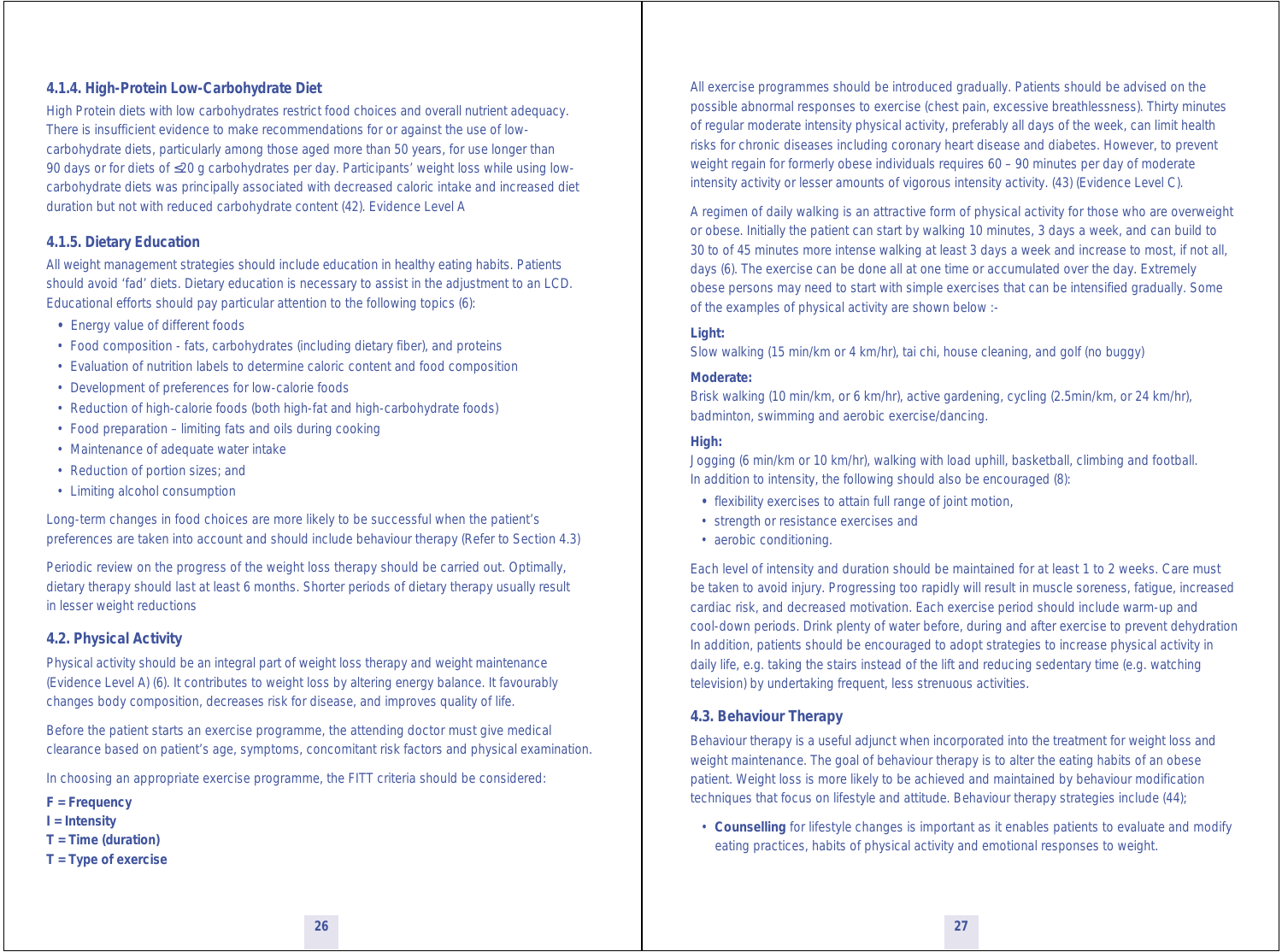- **Self-monitoring** is an essential component of a lifestyle change program and patients should be encouraged to keep daily records of physical activity, food intake and problems.
- **Portion control** to gauge size portions eaten.
- **Stimulus control** to identify and avoid environmental cues associated with unhealthful eating and sedentary lifestyle e.g. snacking while watching television.
- **Contingency management** includes the use of rewards for positive lifestyle changes.
- **Stress management**, which include meditation, relaxation techniques and regular physical activity to cope with stress.
- **Cognitive-behavioural strategies** to change a patient's attitudes and beliefs about unrealistic expectations and body image.
- **Weight loss support groups** to reduce uncertainty about self-worth. Helps to sustain weight loss behaviour.

No single method of behaviour therapy appears superior to any other in its effect on weight loss; rather, multiple strategies appears to work best and those interventions with the greatest intensity appears to be associated with the greatest weight loss. Long-term follow-up of patients on behaviour therapy show weight regain to baseline in most patients in the absence of continued behavioural intervention.

# **Section 5: Pharmacotherapy and Surgical Therapy — Summary of Recommendations**

- Pharmacotherapy can be a useful adjunct to lifestyle changes to induce weight loss in some patients with a BMI greater than 27.5 kg/m<sup>2</sup> and in patients with a BMI greater than 25 kg/m<sup>2</sup> with co-morbidities (Evidence Level A).
- Drugs should be used only under careful medical supervision and in the context of a long-term treatment strategy (Evidence Level A).
- Surgery is an option in selected patients with morbid obesity (BMI ≥ 40 kg/m2 or between 35 and 40, with major weight related comorbidities) when less invasive methods have failed and the patient is at high risk for obesity associated morbidity or mortality (Evidence Level B).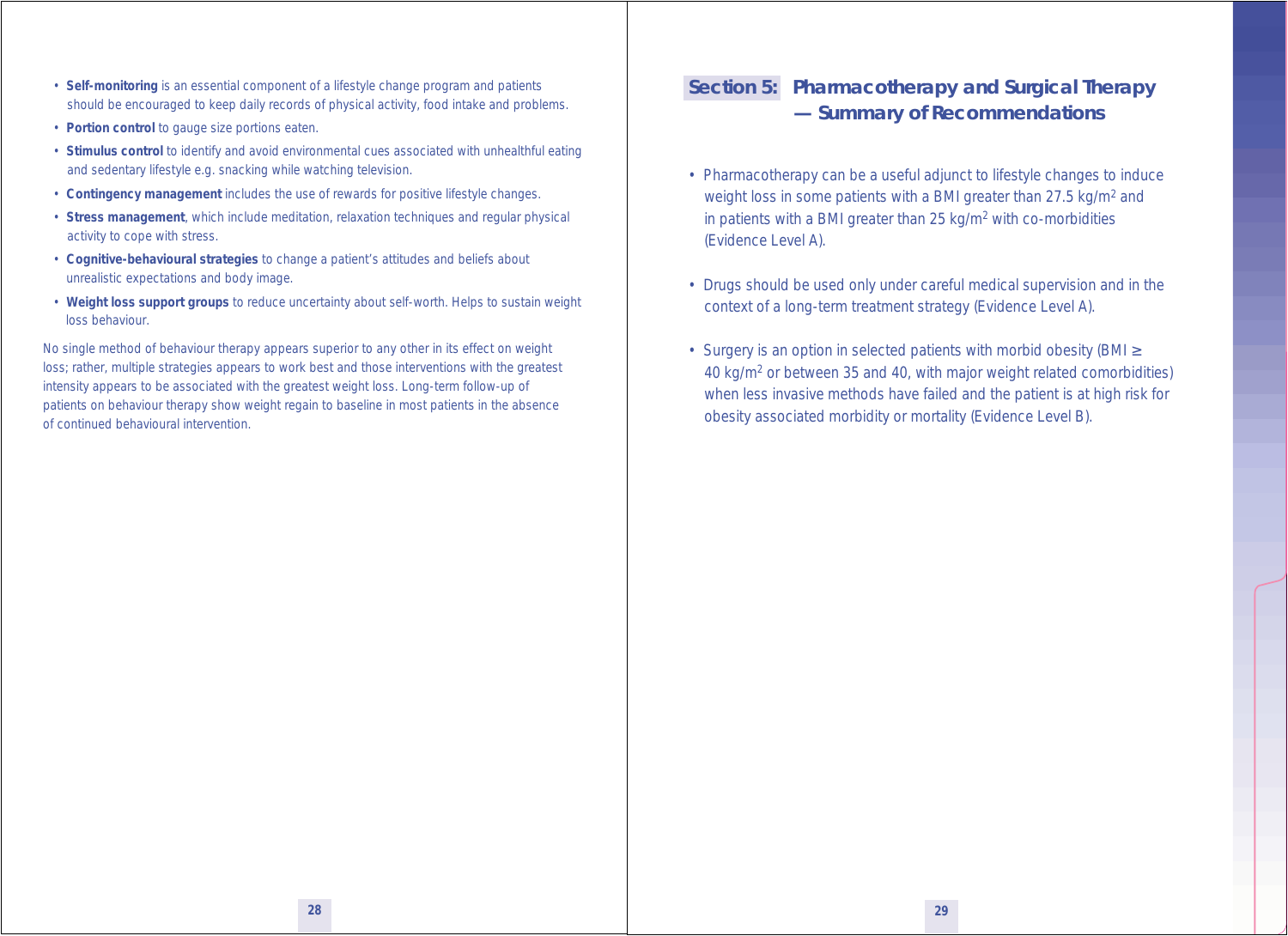#### **5. Therapy: Pharmacotherapy and Surgical Therapy**

#### **5.1. Pharmacotherapy**

Pharmacotherapy may be considered in addition to diet, exercise and behaviour modification. The decision to initiate drug therapy in overweight subjects should be made only after a careful evaluation of risks and benefits. It should be part of a long-term management strategy for obesity. A patient may require drug therapy:-

- to aid compliance with dietary restriction
- to augment diet-related weight loss
- to achieve weight maintenance after satisfactory weight loss.

The risks to a patient from continuing obesity need to be balanced against the risks from therapy, and doctors need to be aware of possible side-effects.

#### *5.1.1. Indications for Pharmacotherapy*

Pharmacotherapy must not be used simply for cosmetic purposes or when weight loss can be achieved and maintained without it. Overweight subjects should only receive anti-obesity drugs if they have had a reasonable trial of diet and exercise for 6 months and have:

- 1. BMI between 25 and 27.5 kg/m<sup>2</sup>, and at least two of the following conditions:
	- Type 2 diabetes mellitus
	- Coronary heart disease
	- Cerebrovascular disease
	- Hypertension
	- Hyperlipidaemia
	- Waist circumference >90 cm for men, >80 cm for women

#### 2. BMI ≥27.5 kg/m<sup>2</sup>.

3. Symptomatic complications of obesity such as severe osteoarthritis, obstructive sleep apnoea, reflux oesophagitis, and the compartment syndrome.

#### *5.1.2. Goals of Pharmacotherapy*

The goal of therapy must be realistic. Therapy is considered effective if weight loss exceeds 2 kg during the first month of therapy and decreases more than 5% by 3 to 6 months, with no weight regain. Therapy must be reviewed after a month of initiation to assess response and compliance.

#### *5.1.3. Types of anti-obesity drugs*

Anti-obesity drugs can be classified into two groups, those acting on the:

- Gastrointestinal system to reduce fat absorption
- Central nervous system to suppress appetite.

#### *5.1.3.1. Drugs acting on the gastrointestinal system*

#### **1. Orlistat**

*Orlistat* is the only non-systemically acting drug available for the long-term treatment of obesity. It is a pancreatic lipase inhibitor which produces a dose-dependent reduction in dietary fat absorption by about 30%. In the 2-year European Study, patients treated with orlistat showed a reduction of 10.2% in weight compared to 6.1% in the placebo group at the end of one year. Weight loss at one year varied from 5.5 to 6.6% of initial body weight in the placebo group and 8.5 to 10.2% in the orlistat group. In diabetic patients, orlistat resulted in 6% reduction in weight compared with 4.3% in placebo after one year (45).

#### **• Other beneficial effects :-**

- Improves certain serum lipid values more than can be explained by weight reduction alone (46-48). (Probably related to fecal fat loss)
- Improvements in glycaemic control and blood pressure have also been noted with orlistat (45). These changes may result from decreases in body weight alone.
- Orlistat plus lifestyle changes resulted in greater reduction in the incidence of type 2 diabetes among obese subjects with impaired glucose tolerance (IGT) (49).

#### *•* **Side effects:**

 Orlistat is generally well-tolerated. Known side effects are intestinal borborygmi and cramps, flatus, fecal incontinence, oily spotting, and flatus with discharge (45). These are usually mild and subside after the first several weeks of treatment provided fat intake is reduced.

 Absorption of vitamins A and E is reduced in some patients receiving orlistat. It is advisable to take multi-vitamin supplement at least 2 hours before or after the dose of orlistat.

#### *5.1.3.2. Drugs acting on the central nervous system*

#### **1. Sibutramine**

*Sibutramine* specifically inhibits serotonin and noradrenaline re-uptake without affecting their release. It enhances post-ingestive satiety and increases resting metabolic rate. Sibutramine typically induces weight loss of 5-8% compared with 1-4% in placebo treated groups. In a randomised, double-blind trial to assess the usefulness of sibutramine in maintaining substantial weight loss over 2 years, 43% of treated subjects maintained their reduced weight, compared with 16% in the placebo group (50).

**• Other benefits:**

Sibutramine induced weight loss is associated with improvements in

- Hyperlipidaemia and hyperuricaemia (51)
- Glycaemic control in type 2 diabetic patients (52)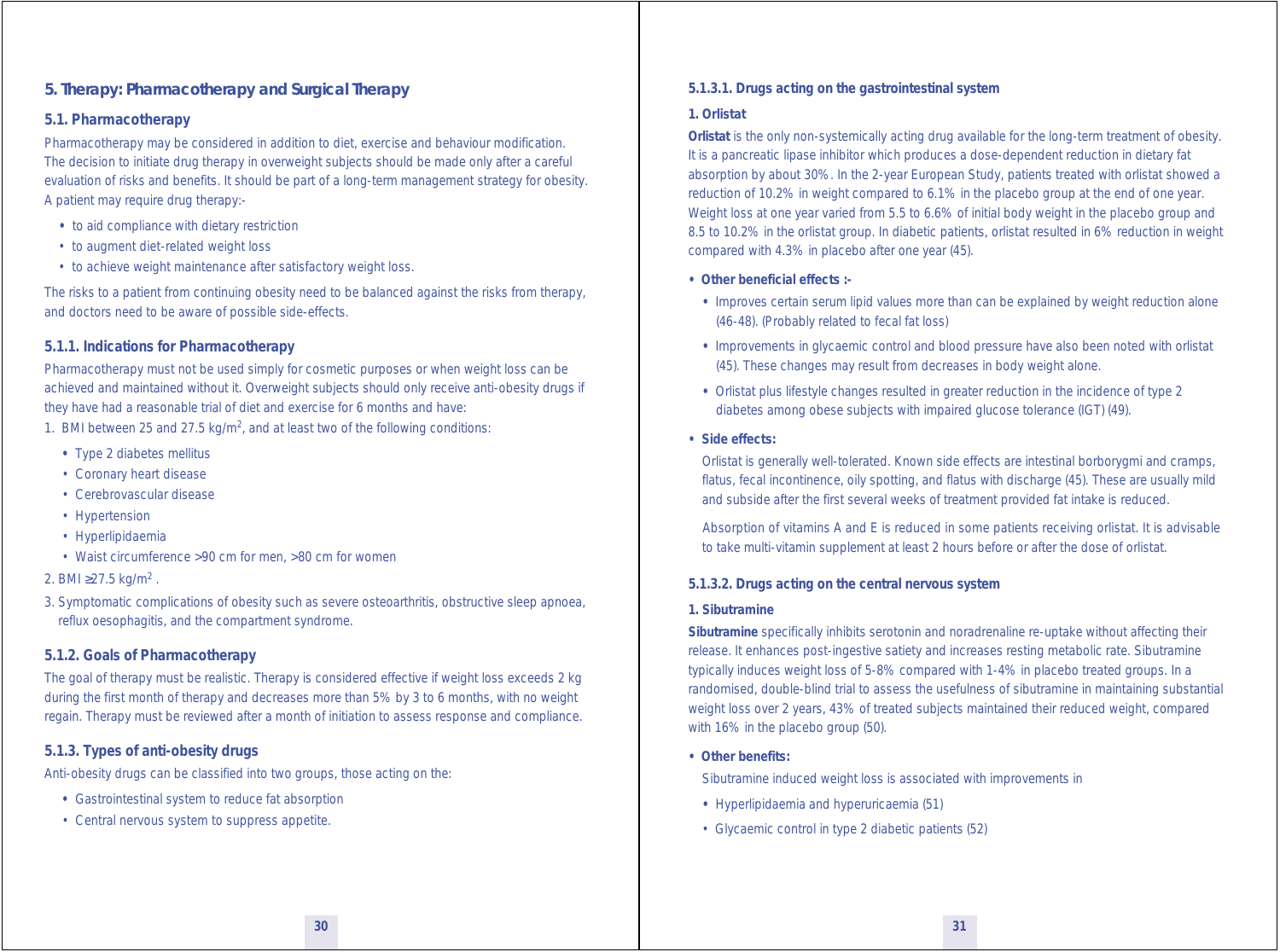#### *•* **Side effects:**

 Sibutramine increases blood pressure (1-3 mmHg) and pulse rate (4 - 5 bpm). Thus, it should be given cautiously in subjects with uncontrolled hypertension. Other adverse reactions include dry mouth, headache, insomnia and constipation.

#### *•* **Contraindications:**

- Subjects receiving a monoamine oxidase inhibitor or selective serotonin reuptake inhibitor
- Concomitant use with drugs metabolized by the cytochrome P450 enzyme system isozyme (CYP3A4) e.g. - erythromycin and ketoconazole
- Uncontrolled hypertension

#### **2. Phentermine**

*Phentermine* is an amphetamine derivative that suppresses appetite. It induces moderate weight loss of 2 to 10 kg. Phentermine should only be used short-term (≤3 months) because of their stimulant action on the central nervous system.

#### *•* **Side effects:**

Include insomnia, dry mouth, constipation, euphoria, palpitations and hypertension.

#### *5.1.4. Other Drugs that favour weight loss*

The following drugs are not approved for the treatment of obesity but may induce weight loss when used for their specific indications.

*Metformin* may be useful in managing obesity in those with type 2 diabetes, polycystic ovarian syndrome (PCOS), and impaired glucose tolerance. Care should be taken with its use in subjects with cardiac, renal or hepatic decompensation as it may result in lactic acidosis. Side effects include nausea, flatulence, bloating and diarrhoea. *Fluoxetine*, a serotonergic anti-depressant, has modest effects on appetite and weight. It can be used as a surrogate anorectic agent in depressed obese patients. Side effects include anxiety, drowsiness, insomnia and nervousness.

#### *5.1.5. Agents not appropriate for the treatment of obesity*

There is no evidence that any alternative therapies/proprietary medicines such as cellulite treatments, dietary supplements (e.g. chitosan, fibre capsules), or herbal preparations are effective. Adequate clinical trials have not been performed.

*Guar gum preparations* derived from the Indian cluster bean has been promoted as weight reduction agents. In a meta-analysis of 20 clinical trials guar gum was not effective for weight loss (53).

*Diuretics, laxatives (including 'slimming tea'), human growth hormone (HGH)* are ineffective and should not be used. Treatment with amphetamine, dexamphetamine and thyroxine may be dangerous and these agents must not be used to achieve weight loss.

#### *5.1.6. Antiobesity agents under development*

#### *5.1.6.1. Leptin*

Leptin is a peptide produced primarily in adipose tissue (54). Leptin deficiency is a rare cause of obesity. In these patients, physiological doses of leptin decreases food intake and causes weight loss (55). Most obese subjects appear to have leptin resistance. In a study of 47 obese subjects given placebo or varying doses of recombinant human leptin for 24 weeks, there was a weakly dose-dependent decrease in body weight (56). The decrease in weight was due mostly to loss of fat. A long-acting leptin preparation had similar effects (57).

#### *5.1.6.2. Neuropeptide-Y*

Neuropeptide-Y is one of the most potent stimulators of food intake. It appears to act via Y-5 receptors, although Y-1 receptors may also transmit feeding effects. Antagonists to these receptors may block the action of neuropeptide-Y, and thereby decrease food intake.

#### *5.1.6.3. Glucagon and glucagon-like peptide-1*

Pancreatic glucagon causes a dose-related decrease in food intake. A fragment of glucagon (amino acids 6-29) called glucagon-like peptide-1 when given parenterally reduced food intake (58).

#### *5.1.6.4. Beta-3 adrenergic receptor agonists*

Blockade of the thermogenic part of sympathetic nervous system reduces the thermic response to a meal. Noradrenaline may decrease food intake by acting on beta-2 or beta-3 adrenergic receptors. Several synthetic beta-3 adrenergic agonists have been developed, but clinical responses have been disappointing.

#### *5.1.7. Contra-indications to the use of anti-obesity drugs*

Anti-obesity drugs are not recommended for certain sub-groups:-.

- Children. There are insufficient data about their effects during the peri-pubertal period and for longer term, on eating behaviour.
- Patients who have previously suffered adverse effects from drugs in this category
- Pregnant and lactating women

Combination pharmacotherapy for the treatment of obesity cannot yet be recommended outside clinical trials.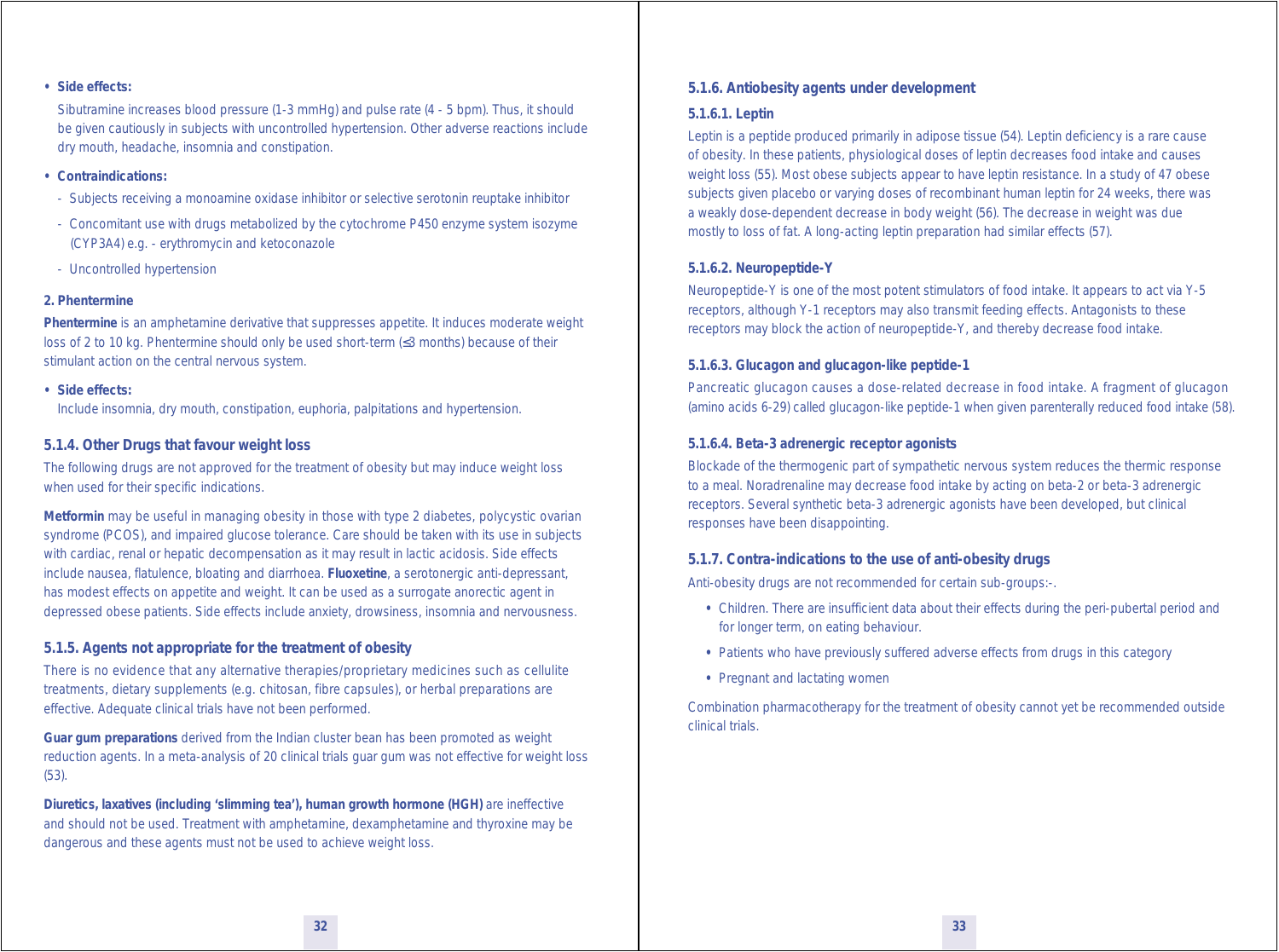# Table 5.1 : Drugs used in the treatment of obesity **Table 5.1 : Drugs used in the treatment of obesity**

| Contraindication | • Chronic malabsorption<br>• Cholestasis<br>syndrome                                                                                                            | · Subjects receiving a monoamine oxidase inhibitor<br>• Concomitant use with drugs metabolized by the<br>CYP3A4) e.g.-erythromycin and ketoconazole<br>cytochrome P450 enzyme system (isozyme<br>or selective serotonin reuptake inhibitor<br>• Uncontrolled hypertension | • Existing heart valve abnormalities or heart murmurs<br>Known hypersensitivity to sympathomimetic drugs<br>• Agitated states or a history of psychiatric illnesses<br>· Severe cardiac disease including arrhythmias,<br>• History of drug/alcohol abuse or dependence;<br>concomitant treatment with MAOIs or within<br>including anorexia nervosa and depression<br>• Moderate to severe arterial hypertension;<br>14 days following their administration<br>• Pulmonary artery hypertension<br>advanced arteriosclerosis<br>cerebrovascular disease<br>• Hyperthyroidism<br>Glaucoma |
|------------------|-----------------------------------------------------------------------------------------------------------------------------------------------------------------|---------------------------------------------------------------------------------------------------------------------------------------------------------------------------------------------------------------------------------------------------------------------------|------------------------------------------------------------------------------------------------------------------------------------------------------------------------------------------------------------------------------------------------------------------------------------------------------------------------------------------------------------------------------------------------------------------------------------------------------------------------------------------------------------------------------------------------------------------------------------------|
| Dosage           | containing fat (during<br>with each main meal<br>the meal); omit dose<br>120 mg 3 times/day<br>or up to 1 hour after<br>if meal is missed or<br>contains no fat | daily; after 4 weeks<br>Initial: 10 mg once<br>15 mg once daily<br>may titrate up to<br>as needed and<br>tolerated                                                                                                                                                        | 5-30 mg/day before<br>hours before retiring<br>breakfast or 10-14<br>30 minutes before<br>8 mg 3 times/day<br>meals or food or<br>to bed                                                                                                                                                                                                                                                                                                                                                                                                                                                 |
| Adverse effects  | at-soluble vitamins<br>malabsorption of<br>Loose stools,                                                                                                        | nsomnia dry mouth,<br>rhinitis, constipation<br>pressure and heart<br>Increase in blood<br>rate, nausea,                                                                                                                                                                  | pressure, insomnia,<br>Increase in blood<br>rervousness                                                                                                                                                                                                                                                                                                                                                                                                                                                                                                                                  |
| Action           | Peripherally acting<br>lipase inhibitor,<br>decreases fat<br>pancreatic<br>absorption                                                                           | Centrally acting via<br>serotoninergic and<br>recommended for<br>those with severe<br>nepatic disease<br>pathways, not<br>noradrenergic                                                                                                                                   | via noradrenergic<br>Centrally acting<br>pathways                                                                                                                                                                                                                                                                                                                                                                                                                                                                                                                                        |
| Drug             | Orlistat                                                                                                                                                        | Sibutramine                                                                                                                                                                                                                                                               | Phentermine                                                                                                                                                                                                                                                                                                                                                                                                                                                                                                                                                                              |

# **Table 5.2 : Other Drugs that Favour Weight Loss Wainht I** ne Ĥ ÷. £  $\subset$ Table 5.2 . Oth

|                                                                                                      | Contraindication | MAOI eg - selegiline and RIMA eg - moclobemide)<br>Concomitant treatment with MAOIs (selective<br>treatment with MAOI or RIMA, and 5 weeks of<br>including within 14 days of discontinuation<br>discontinuation treatment with fluoxetine.<br>• Hypersensitivity to fluoxetine | . Hypersensitivity to metformin HCl or any excipients<br>- serum creatinine levels >135µmol/L in males and<br>myocardial infarction, shock, hepatic insufficiency,<br>function eg - dehydration, severe infection, shock,<br>Acute or chronic disease which may cause tissue<br>intravascular administration of iodinated contrast<br>hypoxia eg - cardiac or respiratory failure, recent<br>Acute conditions with the potential to alter renal<br>pre-coma; renal failure or renal dysfunction (eg.<br>Patients with diabetic ketoacidosis, diabetic<br>acute alcohol intoxication, alcoholism<br>>110µmol/L in females)<br>• Lactation<br>agents. |
|------------------------------------------------------------------------------------------------------|------------------|--------------------------------------------------------------------------------------------------------------------------------------------------------------------------------------------------------------------------------------------------------------------------------|-----------------------------------------------------------------------------------------------------------------------------------------------------------------------------------------------------------------------------------------------------------------------------------------------------------------------------------------------------------------------------------------------------------------------------------------------------------------------------------------------------------------------------------------------------------------------------------------------------------------------------------------------------|
| kapie bis in dan India kapie in dan India kapie in dan India kapie in dan India kapie in dan India k | <b>Dosage</b>    | maximum: 60mg/day<br>increase after several<br>weeks by 20 mg/day<br>20 mg/day in the<br>morning; may<br>increments;                                                                                                                                                           | times/day with meals<br>$500 - 1000$ mg $2 - 3$                                                                                                                                                                                                                                                                                                                                                                                                                                                                                                                                                                                                     |
|                                                                                                      | Adverse effects  | Anxiety, drowsiness<br>nervousness<br>insomnia,                                                                                                                                                                                                                                | lactic acidosis (rare)<br>bloating, diarrhoea,<br>Nausea, flatulence,                                                                                                                                                                                                                                                                                                                                                                                                                                                                                                                                                                               |
|                                                                                                      | Action           | suppressant and a<br>selective serotonin<br>re-uptake inhibitor.<br>Anti-depressant,<br>Not specifically<br>approved for<br>weight loss<br>appetite                                                                                                                            | This may be useful<br>proved or licensed<br>patient, although<br>Type 2 diabetic<br>efficacy is not<br>obesity in the<br>in managing<br>for obesity                                                                                                                                                                                                                                                                                                                                                                                                                                                                                                 |
|                                                                                                      | Drug             | Fluoxetine<br>(Prozac)                                                                                                                                                                                                                                                         | Metformin                                                                                                                                                                                                                                                                                                                                                                                                                                                                                                                                                                                                                                           |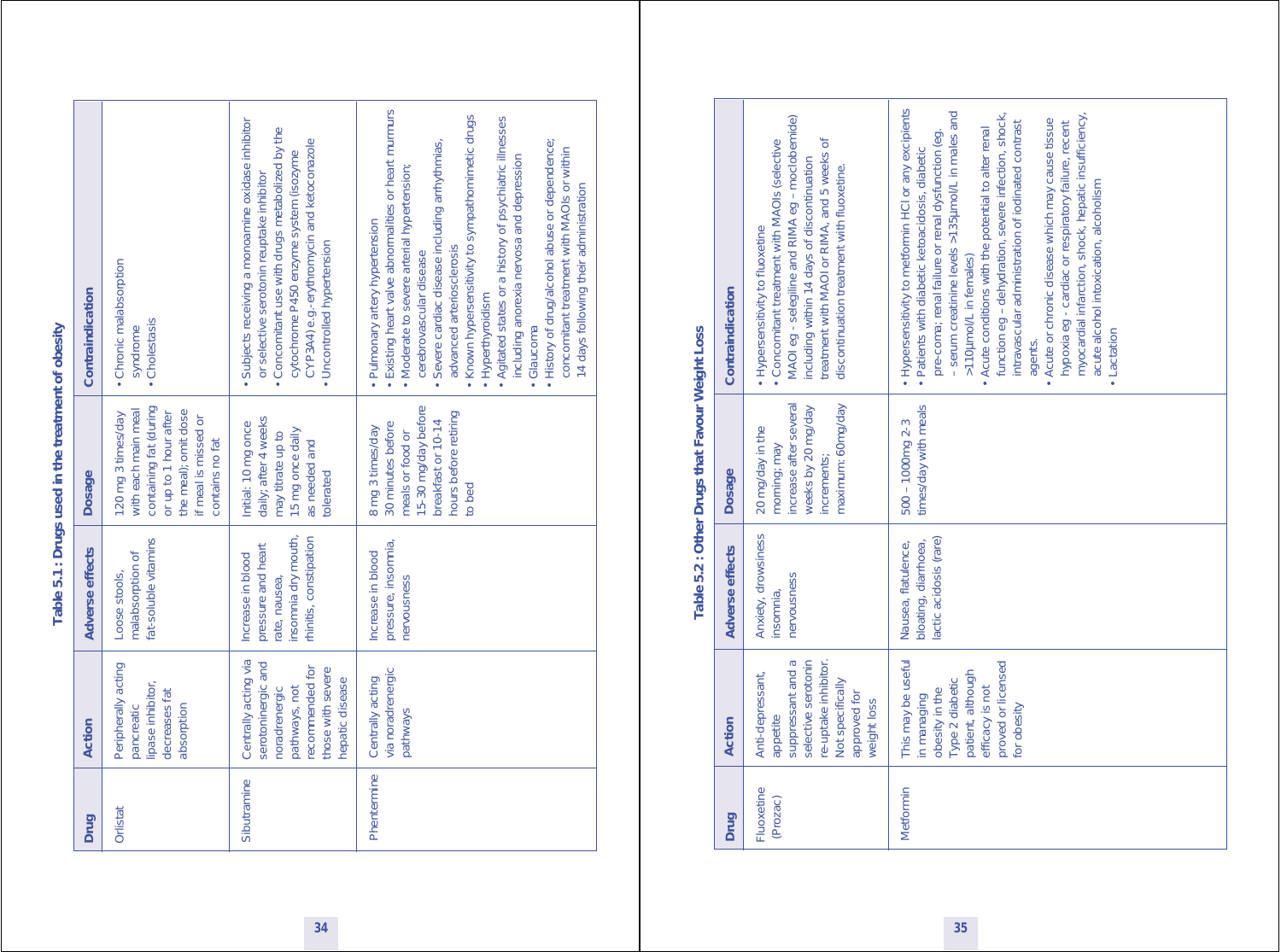#### **5.2. Surgery for Weight Loss**

Surgery is an option for weight reduction for some patients with severe and resistant morbid obesity. It should be reserved for patients with severe obesity, in whom efforts at other therapy have failed, and who are suffering from serious complications of obesity. Surgical approaches can result in substantial weight loss i.e. - from 50 kg to as much as 100 kg over a period of 6 months to 1 year. Compared to other interventions available, surgery has produced the longest period of sustained weight loss. In a recent retrospective study, obese patients with Type 2 diabetes who underwent surgery had a decrease in mortality rate for each year of follow up (59). Assessing both peri-operative risk and long-term complications is important and requires assessing the risk/benefit ratio in each case. A multidisciplinary team should follow patients opting for surgical intervention.

#### *5.2.1. Criteria for Surgical Therapy (60)*

- Patients aged 18 or older with morbid obesity (BMI ≥40 kg/m2 or between 35 and 40, with major weight related comorbidities)
- Patients who have already had intensive management in specialized clinics with interest in obesity.
- Patients who have failed to maintain weight loss after trying appropriate non-surgical measures.
- Patients with no clinical or psychological contraindications to anaesthesia or surgery
- Patients who understand and are committed to long term follow-up.

#### *5.2.2. Surgical Techniques in Current Use*

The aim of surgery is to modify the gastrointestinal tract to reduce net food intake. Commonly used surgical interventions in Malaysia include gastric partitioning (Vertical gastric banding) and gastric bypass (Roux-en-Y). Another procedure is the biliopancreatic bypass procedure, which involves transection of the stomach and anastomosis of the proximal part with a segment of ileum. This operation results in malabsorption, but avoids the complications of a blind loop associated with earlier intestinal bypass procedures (61). (See Appendix 5). Another gastric restriction procedure is laparoscopic insertion of a gastric ring with an inflatable pouch placed subcutaneously (62). The degree of gastric constriction can be increased or decreased by changing the volume in the subcutaneous reservoir that leads to the ring encircling the stomach. The United States Food and Drug Administration has approved the use of one system (Lap-Band Adjustable Gastric Banding System, Cio-Enterics Corp, Carpinteria, CA) for use in severely obese patients.

Liposuction is not a treatment for generalised obesity, but may be used for unsightly local collections of fat.

#### *5.2.3. Complications of Surgical Therapy*

- Potential nutrient deficiencies e.g. vitamin  $B_{12}$ , folate, and iron.
- Gastrointestinal symptoms such as "dumping syndrome" or gallstones.

 • Postoperative mood changes or presurgical depression symptoms may not be improved by the achieved weight loss.

Complications related to specific surgical techniques are shown in Table 5.2 *Lifelong medical and nutrition surveillance after surgical therapy* should include monitoring of indices of inadequate nutrition and modification of any preoperative disorders.

#### **Table 5.3: Complications of Gastric Reduction Surgery**

| <b>Complications</b>                                | Gastric bypass,<br>percent | Gastroplasty,<br>percent |
|-----------------------------------------------------|----------------------------|--------------------------|
| <b>Death</b>                                        | $<$ 1                      | $<$ 1                    |
| Technical / metabolic                               | 7                          | 7                        |
| Anemia                                              | 3                          |                          |
| <b>Stenosis</b>                                     |                            | 4                        |
| <b>Weight loss</b><br>(percent initial weight)      | 30 to 25                   | 20 to 25                 |
| <b>Surgical Failure</b><br>(20 percent weight loss) | 5                          | 20                       |
| Surgical revision needed                            | 5                          | 10                       |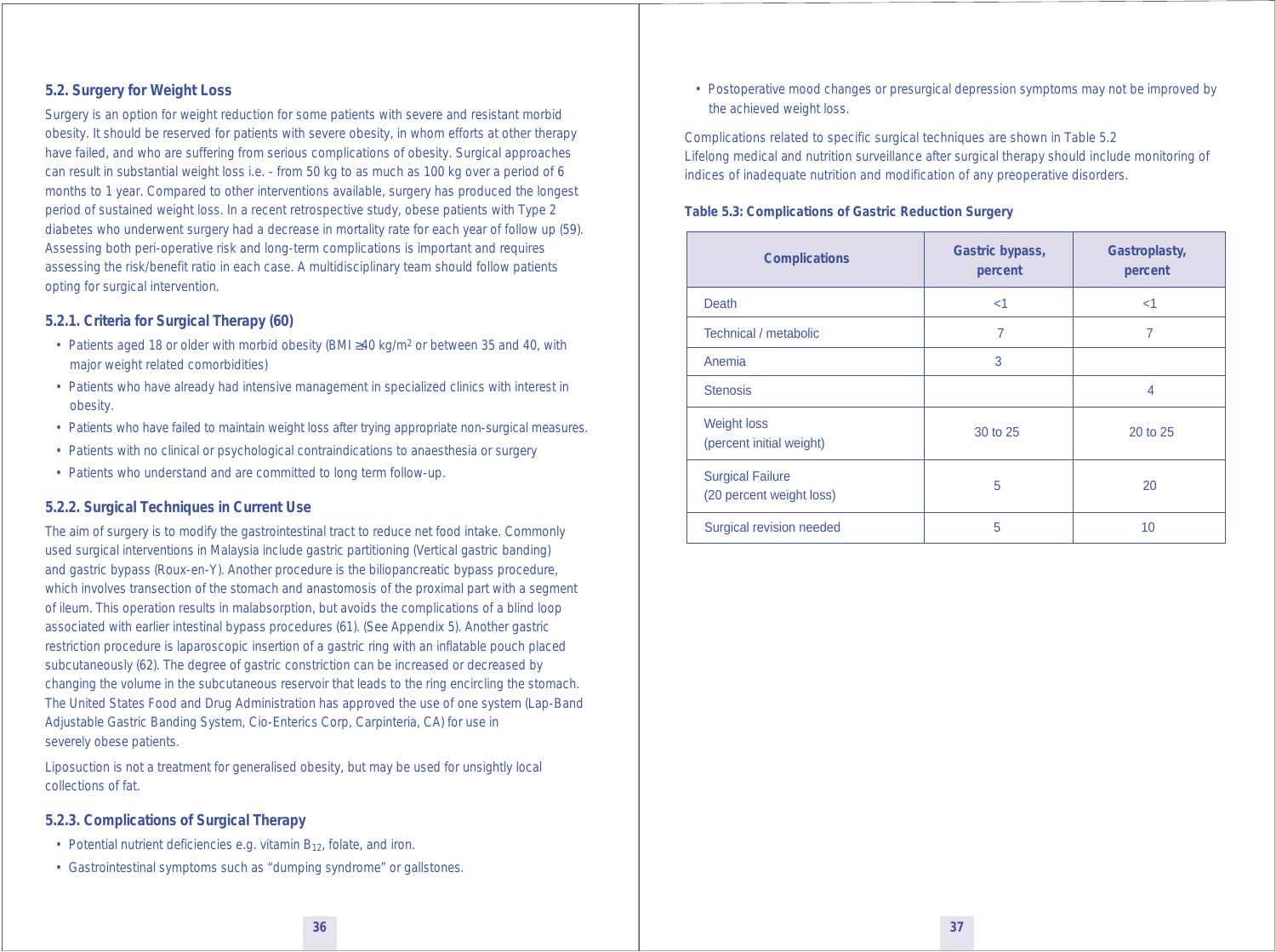# **Section 6: Childhood and Adolescent Obesity — Summary of Recommendations**

- Currently, BMI is being used to evaluate childhood and adolescent obesity. The IOTF BMI cut-off points and CDC BMI growth chart are available as valid references (Evidence Level C).
- The components of obesity management in children and adolescents are dietary modification, increasing physical activities, behaviour modification and family involvement (Evidence Level C).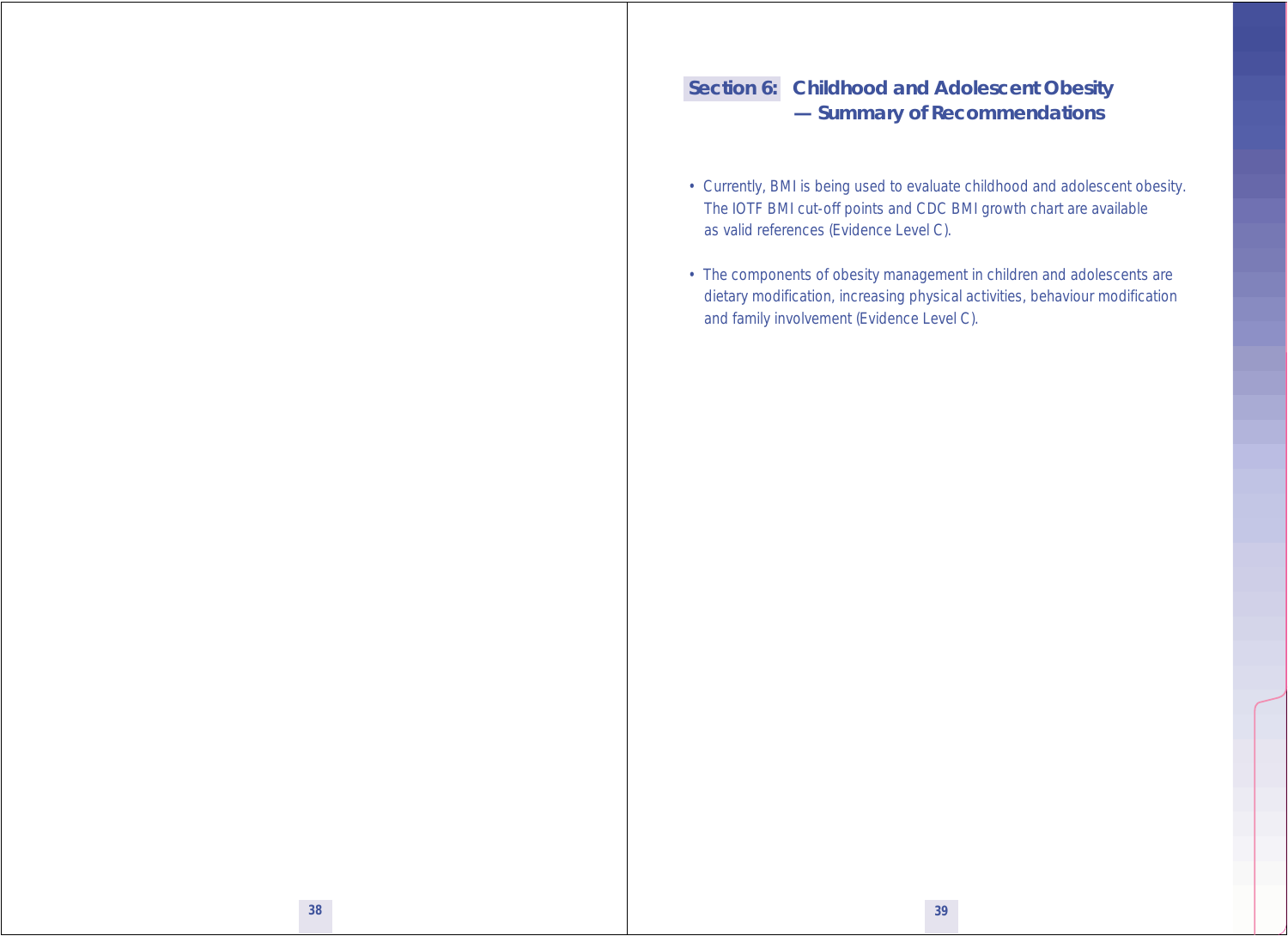#### **6. Childhood and Adolescent Obesity**

Several reports show already high and increasing rates of overweight and obesity preschool children living in developing countries (8, 63, 64). Children become overweight for a variety of reasons. The most common causes are unhealthy eating patterns, lack of physical activity, genetic factors, or a combination of these factors. In rare cases, a medical problem, such as an endocrine disorder, may cause a child to become overweight.

#### **6.1. Evaluation of Obesity**

BMI is the best simple way to measure obesity, though imperfect. BMI cut-off points based on national centiles are useful clinically. Recently, the International Obesity Task Force (IOTF) has adopted cut-off points of BMI for overweight and obesity in children to standardize the assessment of obesity worldwide, based on 6 large national BMI surveys. For each of the surveys, centile curves were drawn that passed through the cut-off points of 25 and 30 kg/m  $^2$  for adult overweight and obesity at age 18 years. The resulting curves were averaged to provide ageand gender-specific cut-off points for overweight and obesity from two to 18 years (65) (Appendix 6). In addition, the United States Centers for Disease Control and Prevention (CDC) BMI growth chart can also be used. Data documenting associations between comorbidities are not available for children, and overweight is arbitrarily defined as a BMI greater than the 85th percentile and obesity as a BMI greater than the 95th percentile. These charts can be downloaded from http://www.cdc.gov/growthcharts/ (Appendix 7 and 8).

Evaluation of obesity in children and adolescents is important for several reasons:-

- Prevent the progression of the condition and its related co morbidities into adulthood.
- Genetic and hormonal causes of obesity warrant consideration, although rare.
- Prevention of psycho-social problems e.g. low self-esteem.
- To instill healthy lifestyle in children and their families throughout their life.

Obese children must be evaluated for associated morbidity as they develop similar complications as for adult (see section 1.3). In particular, childhood obesity is associated with the increase in prevalence of Type 2 diabetes at a younger age.

Factors determining persistence of obesity into adulthood (66) :-

- Onset of obesity after the age of three. The likelihood of obesity persisting increases with advancing age and 70-80% of obese adolescents will remain so as adults.
- Degree of obesity.
- Presence of obesity in at least one parent.

#### **6.2. Management of Childhood Obesity:**

The overriding aim is to reduce the amount of body fat. Children who are growing, and thus gaining both height and weight, often do not need to lose weight. They can maintain their weight and be allowed to "grow into" it. Older adolescents who have attained their final height should make efforts to lose excess weight.

The components of obesity management in children and adolescents are: (67) (see Table 6.1)

- Reduction of energy intake by dietary modification, and using conventional foods.
- Increase energy expenditure by increasing physical activities and decreasing physical inactivity.
- Behaviour modification associated with eating habits and activity pattern.
- Involvement of the family in the process of change.

#### **Table 6.1 : Components of a Successful Weight Loss Plan**

#### Reasonable weight-loss goal

- o Prolonged weight maintenance is recommended.
- o If weight loss is indicated, initially to lose 2-4 kg, or a rate of 1/2 to 2kg per month.

#### Dietary management

o Provide dietary prescription specifying total number of calories per day and recommended percentage of calories from fat, protein and carbohydrates.

#### Physical activity

- o Start according to child's fitness level, with ultimate goal of more than 60 minutes per day of moderate exercise including family-oriented outdoor activities, organised sports, swimming, cycling, martial arts.
- o Limiting television viewing and playing video and computer games appears to compel the choice of other pastimes.

#### Behavior modification

o Self-monitoring, nutritional education, stimulus control, modification of eating habits, physical activity, attitude change, reinforcements and rewards.

#### Family involvement

- o The best and most effective way to treat children with obesity is to treat the family and not the child alone, by encouraging increased daily activity and healthy eating habits.
- o Review family activity and television viewing patterns; involve parents in nutrition counselling.

The currently available VLCD, pharmacotherapeutic agents and surgery generally have no place in the management of childhood obesity (67). In the United States orlistat has been approved for use in obese (BMI greater than the 95th percentile) adolescents aged 12 to 16 years.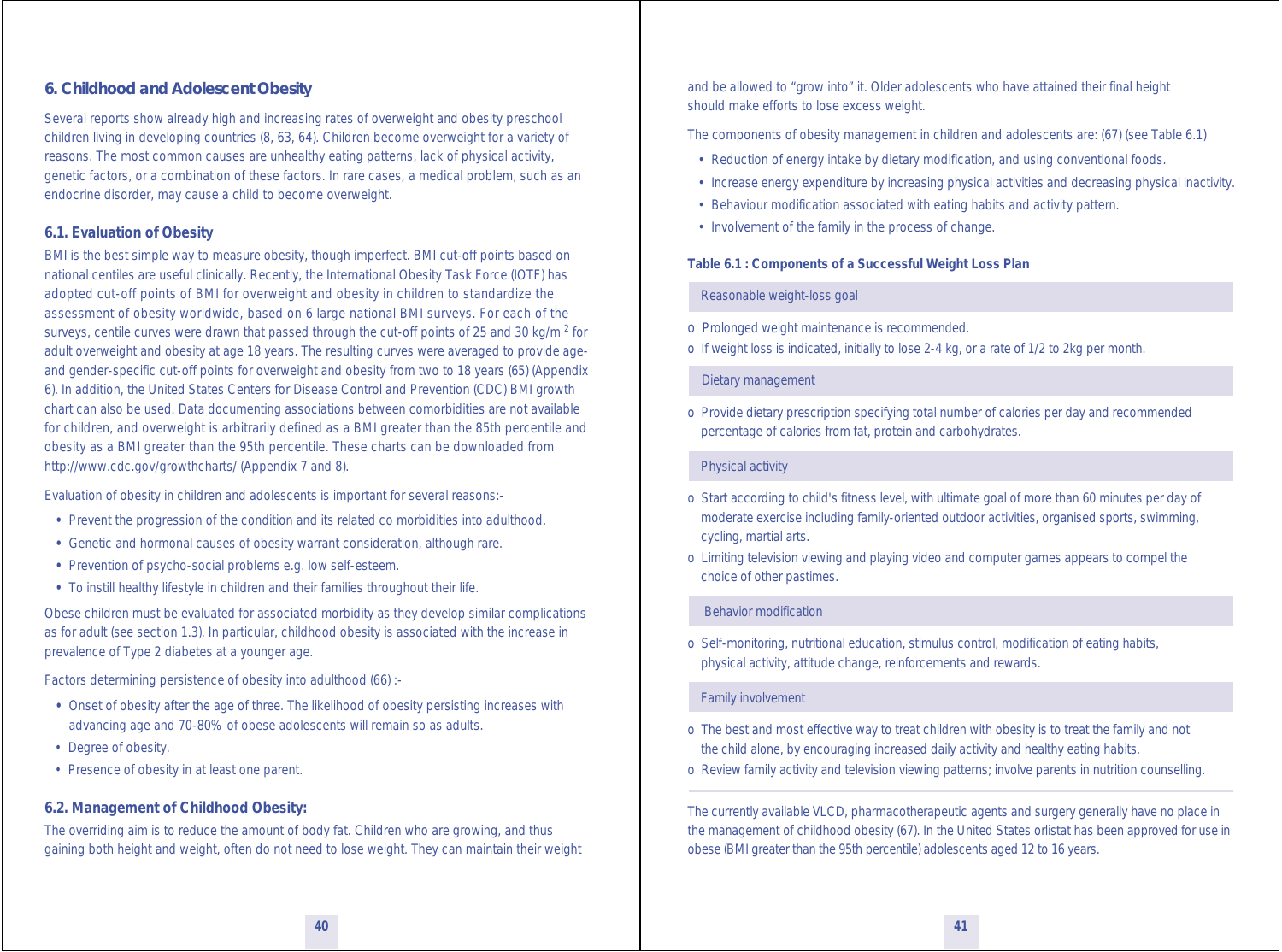#### **6.3. Prevention of Obesity**

The best way to significantly affect the prevalence of obesity is to prevent it. (See Table 6.2)

#### **Table 6.2 : Tips for Parents for Prevention of Obesity**

- Respect your child's appetite: children do not need to finish every bottle or meal.
- Avoid pre-prepared and sugared foods when possible.
- Limit the amount of high-calorie foods kept in the home.
- Provide a healthy diet, with 30 percent or fewer calories derived from fat.
- Provide ample fiber in the child's diet.
- Skimmed milk may safely replace whole milk at 5 years of age.
- Do not provide food for comfort or as a reward.
- Do not offer sweets in exchange for a finished meal.
- Limit amount of television viewing and computer games.
- Encourage active play.
- Establish regular family activities such as walks, ball games and other outdoor activities.

### **Section 7: Appendices**

#### **Appendix 1: A Brief Behavioural Assessment**

Clinical experience suggests that health care practitioners briefly consider the following issues when assessing an obese individual's readiness for weight loss.

#### **1. "Has the individual sought weight loss on his or her own initiative?"**

The initiation to lose weight should arise from the patients' self-awareness of obesity as a health problem.

#### **2. "What events have led the patient to seek weight loss now?"**

This provides information about the patients' motivation and goals for weight loss. Certain events may have prompted the patients to seek medical advice for weight loss.

#### **3. "What are the patient's stress level and mood?"**

Individuals with high stress levels may not be able to focus on weight control. Treatment should commence after the stress has been resolved. Major depression has to be excluded before undertaking weight reduction measures.

#### **4. "Does the individual have an eating disorder, in addition to obesity?"**

Binge eating involves irregular meal plan and uncontrolled eating of unusually large amount of food and experiencing loss of control while overeating. Ask patients which meals they typically eat and the times of consumption. These patients may need psychological and nutritional counselling.

#### **5. "Does the individual understand the requirements of treatment and believe that he or she can fulfill them?"**

Practitioner and patient together should select an individually tailored course of treatment and identify the changes in eating and activity habits that the patient wishes to make. It is important to select activities that patient believe they can perform successfully.

#### **6. "How much weight does the patient expect to lose? What other benefits does he or she anticipate?"**

Practitioners must help patients understand that modest weight loss frequently improved health complications of obesity.

*Adapted from (6)*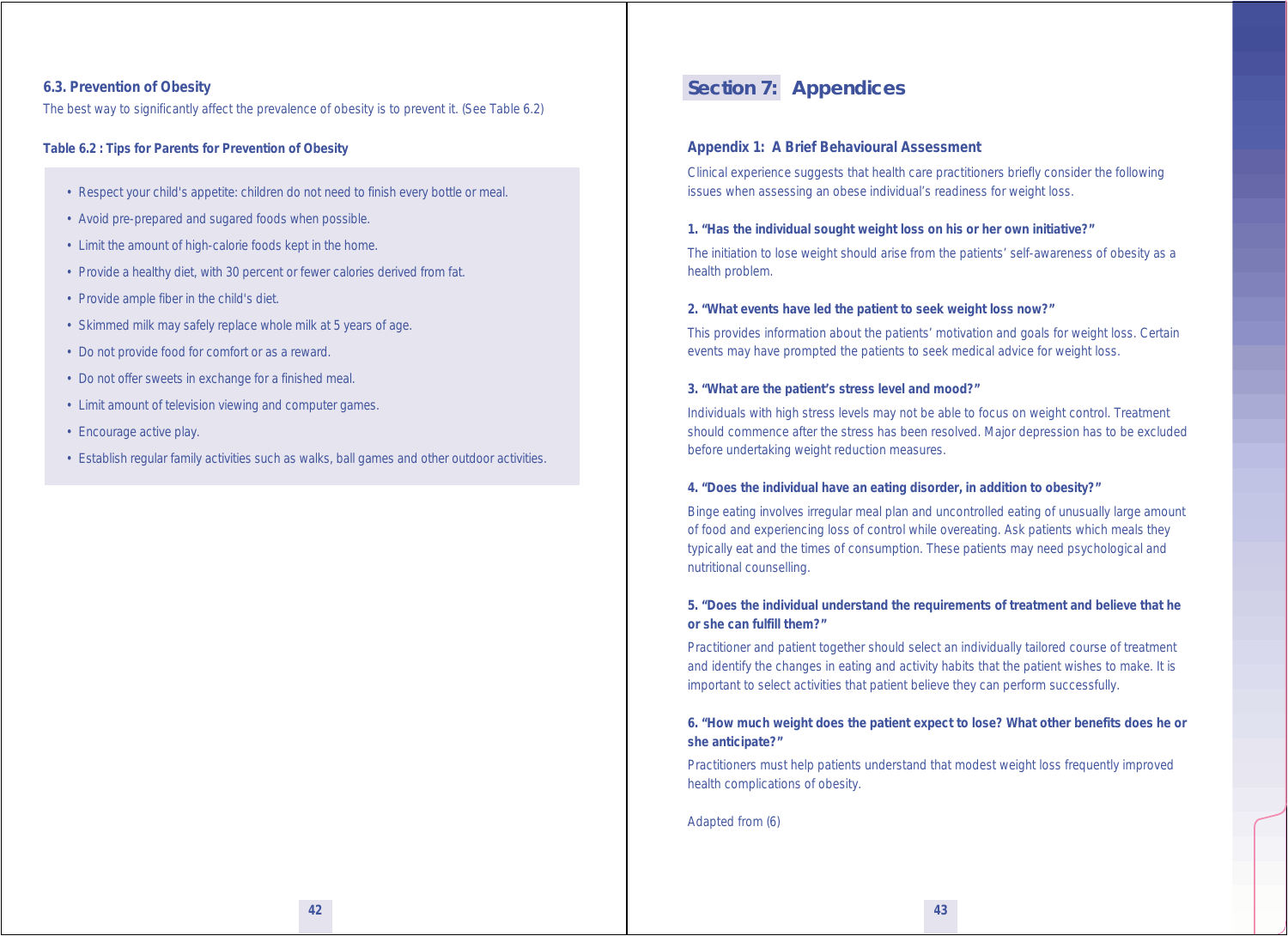Appendix 2 : Sample Menu Plan (50% CHO, 20% Protein and 30% Fat) **Appendix 2 : Sample Menu Plan (50% CHO, 20% Protein and 30% Fat)**

|                                   |                           | <b>1200 kcal</b>           |                                   |                         | <b>1500 kcal</b>          |                                                                         |
|-----------------------------------|---------------------------|----------------------------|-----------------------------------|-------------------------|---------------------------|-------------------------------------------------------------------------|
| <b>Food Exchanges</b>             | <b>Exchanges</b><br>No of | Food Portion*              | Sample Menu                       | Exchanges<br>No of      | Food Portion*             | Sample Menu                                                             |
| Cereal/Grains<br><b>BREAKFAST</b> | $\overline{\mathsf{C}}$   | 2 pcs bread                | 2 pcs sardine sandwich            | $\sim$                  | 1 cup meehoon             | 1 bowl of meehoon soto<br>with shredded chicken                         |
| Fish/Lean Meat                    |                           | 1/ <sub>2</sub> palm size  |                                   |                         | 1/ <sub>2</sub> palm size |                                                                         |
| Fat                               |                           | 1 tsp margarine            |                                   |                         | 1 tsp oil                 |                                                                         |
| Skim Milk                         | $\mathcal{L}_{1}$         | $1/2$ cup                  | Coffee / tea with skim milk       | $\frac{1}{2}$           | $1/2$ cup                 | with skim milk<br>Coffee / tea                                          |
| Cereal/Grains/<br><b>LUNCH</b>    |                           |                            |                                   |                         |                           |                                                                         |
| Starchy Vegetables                | $\sim$                    | 1 cup rice                 | 1 cup rice                        | $\infty$                | $11/2$ of cup rice        | 1 <sup>1</sup> / <sub>2</sub> cup of rice                               |
| Fish                              | $\sim$                    | 1 palm size                | 1 palm size fish asam pedas       | $\infty$                | $11 / 2$ palm size        | kembong with asam gravy<br>1 <sup>1</sup> / <sub>2</sub> palm size ikan |
| Fat                               |                           | 2 tsps oil                 | 1/2 cup stir fried ladies fingers | $\overline{\mathsf{C}}$ | 2 tsps oil                | 1/2 cup stir-fried spinach                                              |
| Vegetables                        | 1 <sup>1</sup>            | 3/4 cup (cooked)           | 1/2 cup ulam with sambal          | 1 <sup>1</sup> / 2      | $3/4$ cup (cooked)        | 1/2 cup ulam with sambal                                                |
| Fruit                             |                           | $1/2$ guava                | $1/2$ pc of guava<br>Plain water  |                         | 1 banana                  | Plain water<br>I banana                                                 |
| <b>SNACK</b>                      |                           |                            |                                   |                         |                           |                                                                         |
| Cereal/Grains                     |                           | 6 pcs of small<br>crackers | 6 pcs of small crackers           |                         | 3 pcs biscuit             | 3 pcs of wholemeal<br>crackers                                          |
| Skim Milk                         | $\frac{1}{2}$             | $1/2$ cup                  | Coffee/tea with skim milk         | $\frac{1}{2}$           | $1/2$ cup                 | Coffee/tea with skim milk                                               |

# Appendix 2: Sample Menu Plan (50% CHO, 20% Protein and 30% Fat) - cont. **Appendix 2 : Sample Menu Plan (50% CHO, 20% Protein and 30% Fat) - cont.**

|                                                       |                    |                                    | 1200 kcal                                                     |                                           | <b>1500 kcal</b>                        |                                              |
|-------------------------------------------------------|--------------------|------------------------------------|---------------------------------------------------------------|-------------------------------------------|-----------------------------------------|----------------------------------------------|
| <b>Food Exchanges</b>                                 | Exchanges<br>No of | Food Portion*                      | Sample Menu                                                   | <b>Exchanges</b><br>No of                 | Food Portion*                           | Sample Menu                                  |
| Starchy Vegetables<br>Cereal/Grains/<br><b>DINNER</b> |                    | 1 cup rice                         | 1 cup rice                                                    | $\infty$                                  | $11 / 2$ cup rice                       | $11/2$ cup of rice                           |
| Lean Meat<br>Fat                                      |                    | 1 palm size<br>2 tsps oil          | 1 palm size chicken tomyam<br>2 tsps oil                      |                                           | 1 palm size<br>3 tsps oil               | 1 palm size chicken stew                     |
| Vegetables<br>Fruit                                   | $2^{1/2}$          | $3/4$ cup (cooked)<br>1 star fruit | <sup>3</sup> /4 cup stir-fried kangkung<br>I whole star fruit | $\frac{3}{1}$ $\frac{2}{1}$ $\frac{1}{2}$ | $3/4$ cup (cooked)<br>1 slice of papaya | 3/4 cup stir-fried sawi<br>1 slice of papaya |
|                                                       |                    |                                    | Plain water                                                   |                                           |                                         | Plain water                                  |
|                                                       |                    |                                    | Summary of Total Food Exchanges                               |                                           |                                         |                                              |
| Starchy Vegetables<br>Cereal/Grains/                  |                    |                                    |                                                               |                                           | õ                                       |                                              |
| Fish                                                  |                    | 3                                  |                                                               |                                           | 3                                       |                                              |
| <b>Lean Meat</b>                                      |                    |                                    |                                                               |                                           | $\infty$                                |                                              |
| Skim Milk                                             |                    |                                    |                                                               |                                           |                                         |                                              |
| Fat                                                   |                    | Ю                                  |                                                               |                                           | Ó                                       |                                              |
| Vegetables                                            |                    | 3                                  |                                                               |                                           | 3                                       |                                              |
| Fruit                                                 |                    | Ċ                                  |                                                               |                                           | $\sim$                                  |                                              |
|                                                       |                    |                                    |                                                               |                                           |                                         |                                              |

**Samples of Food exchanges:**

• 1 cup size refers to 200 ml cup (tea cup size)

**Samples of Food exchanges:**<br>• 1 cup size refers to 200 ml cup (tea cup size)<br>• 1/2 cup rice can be exchanged for 1 slice of bread or <sup>1</sup>/2 cup noodles or 3 pieces of crackers<br>• 1/2 cup rice can be exchanged for 1 slice of  $\cdot$  1/2 cup rice can be exchanged for 1 slice of bread or  $^{-1}$ /2 cup noodles or 3 pieces of crackers

• 1 fruit refers to 1 hawker-size slice of papaya/watermelon/pineapple or 1 medium size orange/apple/pear

 $\cdot$   $^1$ /<sub>2</sub> palm size lean meat or fish can be exchanged for 1 matchbox size of lean meat or fish or 1 egg.

• Encourage mainly low fat cooking (e.g.– steamed, grilled, baked, boiled)

\* For more examples of food exchanges, refer Appendix 3 Food Groups and Exchange List. \* For more examples of food exchanges, refer Appendix 3 Food Groups and Exchange List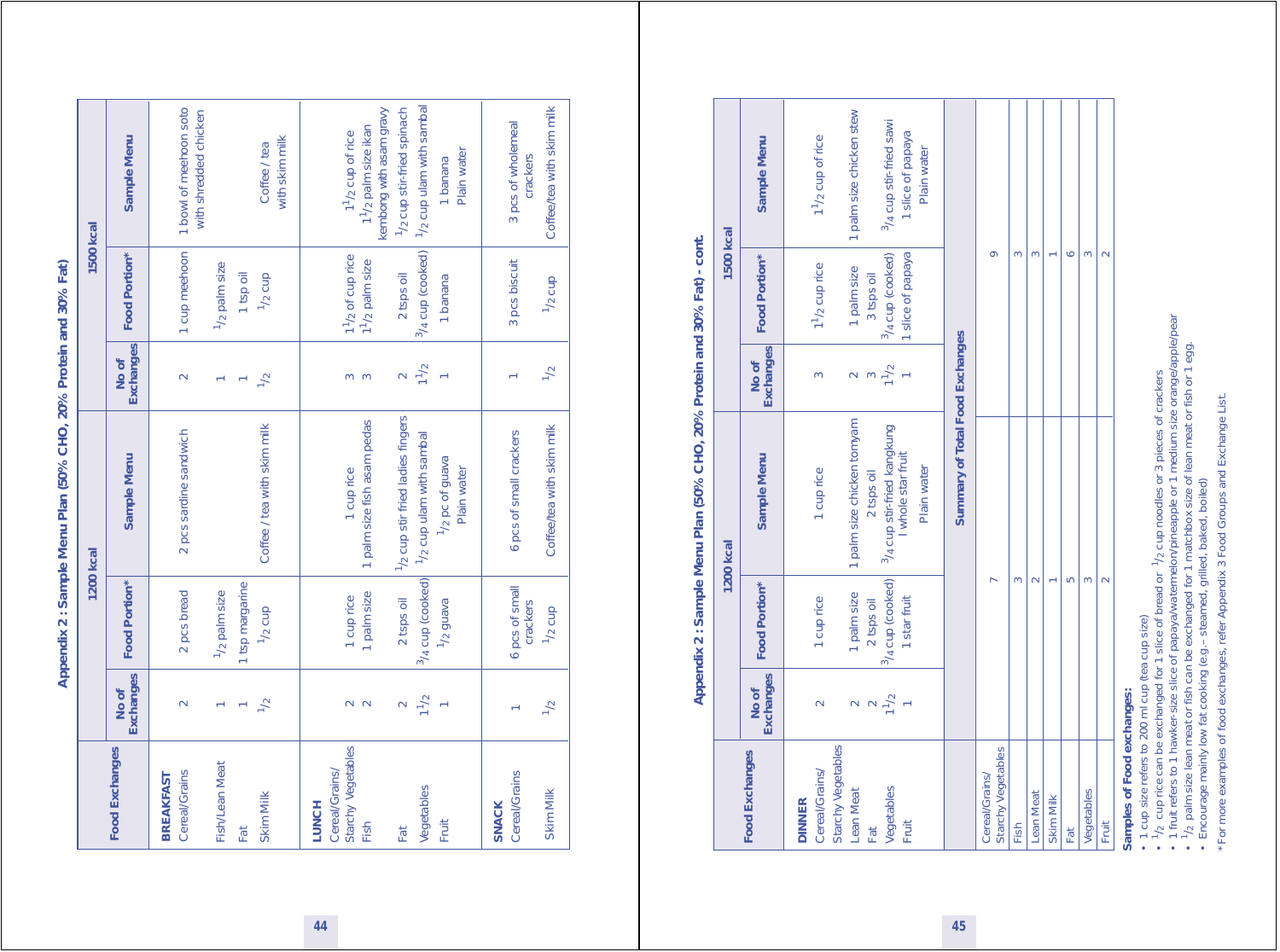#### **Appendix 3 : Food Groups and Exchange Lists**

#### **a. Cereals, Grain Products and Starchy Vegetables**

*Each item contains 15 g carbohydrate, 2.0 g protein, 0.5 g fat and 75 calories*

#### Rice, white or unpolished (cooked)  $\frac{1}{2}$  cup or  $\frac{1}{3}$  chinese rice bowl

#### **Can be exchanged for**

| i. Cereals, Grain & Bread                                   | <b>Quantity</b>                                      |
|-------------------------------------------------------------|------------------------------------------------------|
| Rice porridge                                               | 1 cup                                                |
| Kway teow<br>Mee hoon<br>Tang hoon<br>Spaghetti<br>Macaroni | $\frac{1}{2}$ cup or $\frac{1}{3}$ chinese rice bowl |
| Mee, wet                                                    | $1/3$ cup                                            |
| Idli                                                        | 1 piece (60 g)                                       |
| Putu mayam                                                  | 1 piece (40 g)                                       |
| Thosai, diameter 20 cm                                      | $1/2$ piece                                          |
| Chappati, diameter 20 cm                                    | $1/3$ piece                                          |
| Bread (wholemeal, high fiber, white/brown)                  | 1 slice (30 g)                                       |
| Plain roll                                                  | 1 small (30 g)                                       |
| <b>Burger bun</b>                                           | $1/2$ piece                                          |
| Pita bread, diameter 6"                                     | $1/2$ piece                                          |
| Oatmeal, cooked                                             | $1/4$ cup                                            |
| Oats, uncooked                                              | 3 rounded tablespoons                                |
| <b>Muesli</b>                                               | $\frac{1}{4}$ cup                                    |
| Flour (wheat, rice, atta)                                   | 3 rounded tablespoons                                |
| Biscuits (plain, unsweetened) e.g. cream crackers, Ryvita   | 3 pieces                                             |
| Small thin, salted biscuits (4.5 x 4.5 cm)                  | 6 pieces                                             |
| ii. Starchy vegetables                                      | Quantity                                             |
| *Baked beans, canned                                        | $\frac{1}{3}$ cup                                    |
| *Lentils                                                    |                                                      |
| Corn kernel (fresh/canned)                                  | $1/2$ cup                                            |
| Peas (fresh/canned)                                         |                                                      |
| Sweet potato                                                |                                                      |
| <b>Tapioca</b>                                              | $\frac{1}{2}$ cup (45 g)                             |
| Yam                                                         |                                                      |
| Breadfruit (sukun)                                          |                                                      |
| Pumpkin                                                     | 1 cup (100 g)                                        |
| Corn on the cob, 6 cm length<br>Potato                      | 1 small (75 q)                                       |
| Potato, mashed                                              |                                                      |
| Water chestnut                                              | 4 pieces                                             |
|                                                             |                                                      |

\* Contains more protein than other foods in the list i.e. 5 g/serve

1 cup is equivalent to 200 ml in volume

1 cup =  $\frac{3}{4}$  chinese rice bowl (11.2 cm in diameter x 3.7 cm deep) Tablespoon refers to dessertspoon level (equivalent to 2 teaspoons)

#### **Appendix 3 : Food Groups and Exchange Lists - cont.**

#### **b. Fruits**

*Each item contains 15 g carbohydrate and 60 calories*

Orange 1 medium 1 medium 1 medium 1 medium 1 medium 1 medium 1 medium 1 medium 1 medium 1 medium 1 medium 1 me

#### **Can be exchanged for**

| <b>Fruits</b>                  | Quantity        |
|--------------------------------|-----------------|
| <b>Banana</b>                  | 1 small (60 g)  |
| Apple                          |                 |
| Custard apple (buah nona)      |                 |
| Star fruit                     |                 |
| Pear                           | 1 medium        |
| Peach                          |                 |
| Persimmon                      |                 |
| Sapodilla (ciku)               |                 |
| Kiwi                           |                 |
| Hog plum (kedondong)           | 6 whole         |
| Mangosteen                     | 2 small         |
| Plum                           | 2 small         |
| Duku langsat                   |                 |
| Grapes                         |                 |
| Langsat                        | 8 pieces        |
| Longan                         |                 |
| Water apple (jambu air), small | 5 whole         |
| Lychee                         | 5 whole         |
| Rambutan                       | 5 slices        |
| Pomelo                         |                 |
| Papaya                         |                 |
| Pineapple<br>Watermelon        | 1 slice         |
| Soursop (durian belanda)       |                 |
| Guava                          | $1/2$ fruit     |
| Cempedak                       | 4 pieces        |
| Jack fruit (nangka)            | 4 pieces        |
| <b>Prunes</b>                  | 3 pieces        |
| Dates (kurma), dries           | 2 pieces        |
| Raisin                         | 20 <sub>g</sub> |
| Durian                         | 2 medium seeds  |
| Mango                          | $1/2$ small     |
|                                |                 |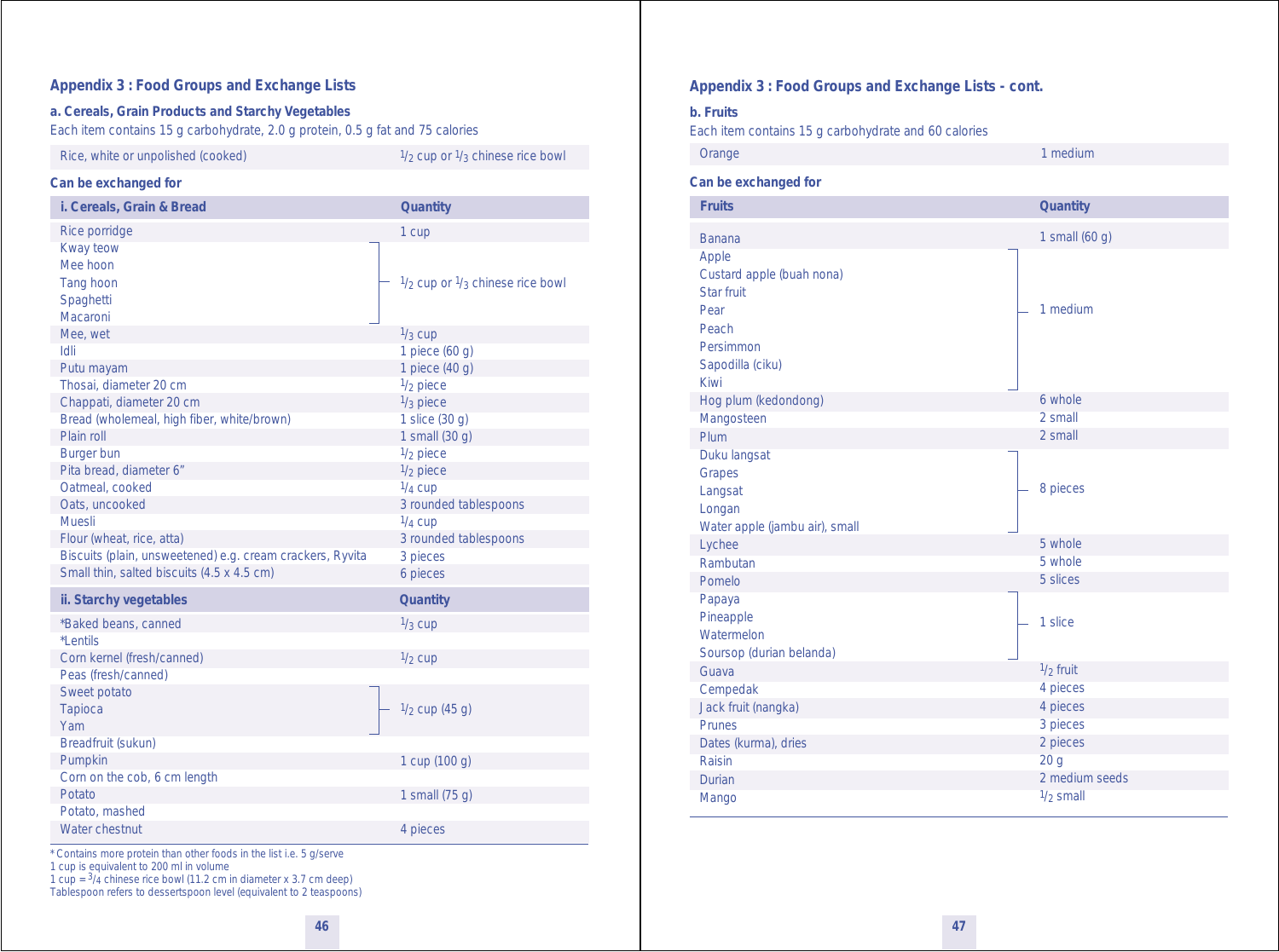#### **Appendix 3 : Food Groups and Exchange Lists - cont.**

#### **c. Lean Meat, Fish and Meat Substitute**

*Each serving of meat and substitutes contains 7 g protein. These foods contain varying amounts of fat and energy, but negligible carbohydrate.*

|                                | <b>CHO</b><br>(g) | Protein<br>(g) | Fat<br>(g) | Energy<br>(kcal) |
|--------------------------------|-------------------|----------------|------------|------------------|
| Lean meat /<br>Meat substitute | $\mathbf{0}$      |                | 4          | 65               |
| Fish /<br><b>Shellfish</b>     | $\theta$          |                |            | 35               |

Chicken (raw, without skin)  $\frac{1}{2}$  drumstick

#### **Can be exchanged for**

| i. Lean meat                                                                                                          | Quantity                                                                                                     |
|-----------------------------------------------------------------------------------------------------------------------|--------------------------------------------------------------------------------------------------------------|
| Lean meat (all varieties)<br>Poultry (young)<br>Egg (hen)<br>Soya bean curd (taukua)<br>Soya bean curd (soft, tauhoo) | 1 small serve (40 q)<br>40g raw / 30g cooked<br>1 medium<br>$\frac{1}{2}$ piece (60 g)<br>$3/4$ piece (90 g) |
| <b>Fucuk</b><br>Tempeh<br>Cheese, cheddar<br>Cottage cheese                                                           | $11/2$ sheets (30 g)<br>1 piece (45 q)<br>2 thin slices (30 q)<br>$\frac{1}{4}$ small cup                    |
| ii. Fish, Shellfish                                                                                                   | Quantity                                                                                                     |
| Fish (e.g. ikan kembong, selar)<br><b>Fish cutlet</b><br>Squid<br>Crab meat<br>Lobster meat<br>Prawn meat             | $\frac{1}{2}$ piece (40 g)<br>$\frac{1}{4}$ piece (40 g)<br>1 medium $(40q)$<br>$\frac{1}{4}$ cup            |
| Cockles                                                                                                               | 20 small<br>6 medium                                                                                         |

\* Beans & lentils are good sources of protein but they also contain carbohydrate.

#### **Appendix 3 : Food Groups and Exchange Lists - cont.**

#### **d. Milk**

*These foods contain varying amount of carbohydrate, fat and protein depending on which type of milk is chosen.*

|                      | CHO(q) | Protein (q) | Fat(q) | Energy (kcal) |
|----------------------|--------|-------------|--------|---------------|
| <b>Skim (1% fat)</b> | 15     |             | trace  | 90            |
| Low fat (2% fat)     | 12     |             |        | 125           |
| Full cream           | 10     |             |        | 150           |

| <b>Milk</b>                      | <b>Quantity</b>                  |
|----------------------------------|----------------------------------|
| Fresh cow's milk                 | 1 cup (240 ml)                   |
| UHT fresh milk                   | 1 cup (240 ml)                   |
| Powdered milk (skim, full cream) | 4 rounded tablespoons or 1/3 cup |
| Yogurt (plain/ low fat)          | $3/4$ Cup                        |
| Evaporated (unsweetened)         | $\frac{1}{2}$ cup                |

#### **e. Fat**

*Each item contains 5 g and 45 calories. Some of the foods in the list, e.g. nuts and seeds also contain small amount of carbohydrate and protein besides fat.*

Oil (all types) 1 level teaspoon (5 g)

#### **Can be exchanged for**

**Fat Quantity** 1 level teaspoon 2 level teaspoons - 1 level tablespoon - 2 level tablespoons 6 whole 6 whole 1 whole 20 small 1 level tablespoon  $1/4$  cup Butter, margarine Mayonnaise Shortening, lard Peanut butter (smooth or crunchy) Cream, unwhipped (heavy) Cream cheese Salad dressing Cream, unwhipped (light) Coconut, shredded Coconut milk (santan) Non dairy creamer, powder Almond Cashew nut **Walnut** Peanut Sesame seed Watermelon seed (kuachi) with shell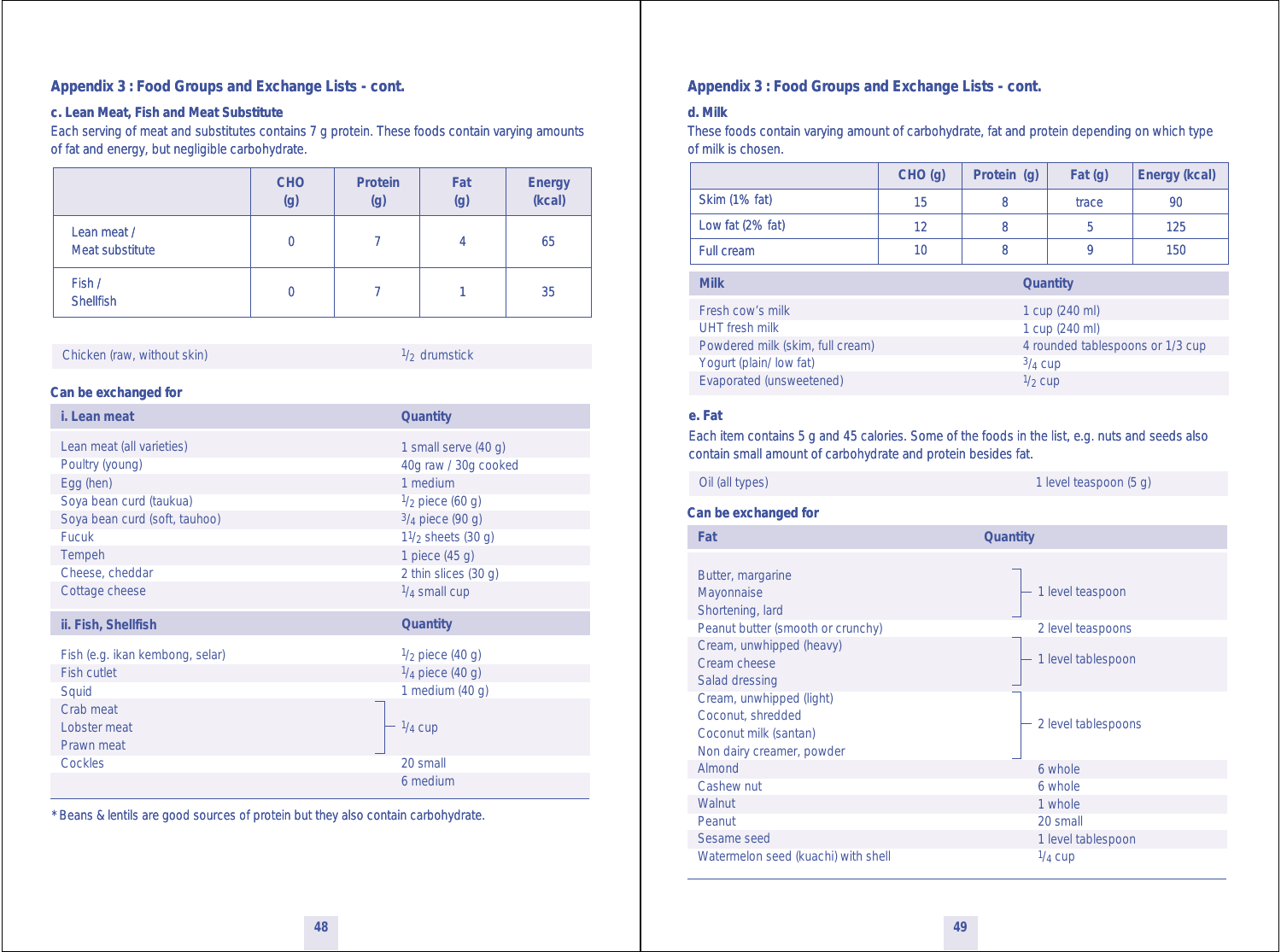**Appendix 4: Determination of activity status for calculating calorie requirements for weight reduction and weight maintenance**

#### **• Sedentary**

This refers to persons who spend most of their work sitting with regular upper body movements and those who spend much of their time on their feet but who carry only light loads. Not usually enough to cause shortness of breath.

Example: Office workers, teacher, nurse, students, housewives without mechanical appliances, musicians, hawker, sales/shop assistant, taxi/bus driver, tailor, waiter, factory worker, machine operator, electrician, etc.

#### **• Moderate activity**

This refers to persons whose jobs involve some lifting and carrying, shovelling etc, which will, at least several times a day, result in some shortness of breath and perspiration.

Example: Carpenter, mechanics, plumber and some electrical workers; gardener/farmer, cleaners, fishermen.

#### **• Marked activity**

This applies to those in jobs consistently require them to carry/lift heavy loads or move vigorously such they are regularly short of breath and perspiring or with regular daily physical exercise programs.

Example: Labourer, construction worker, house painter, heavy industry machine operator, professional sports person, army cadet, etc.

#### **Appendix 5 : Surgical interventions in obesity (Evidence Level B)**





**Vertical Gastric Banding Contract Contract Contract Provide Contract Provide Roux-en-Y** 





**Laparoscopic gastric banding Bilio-Pancreatic Bypass Procedure**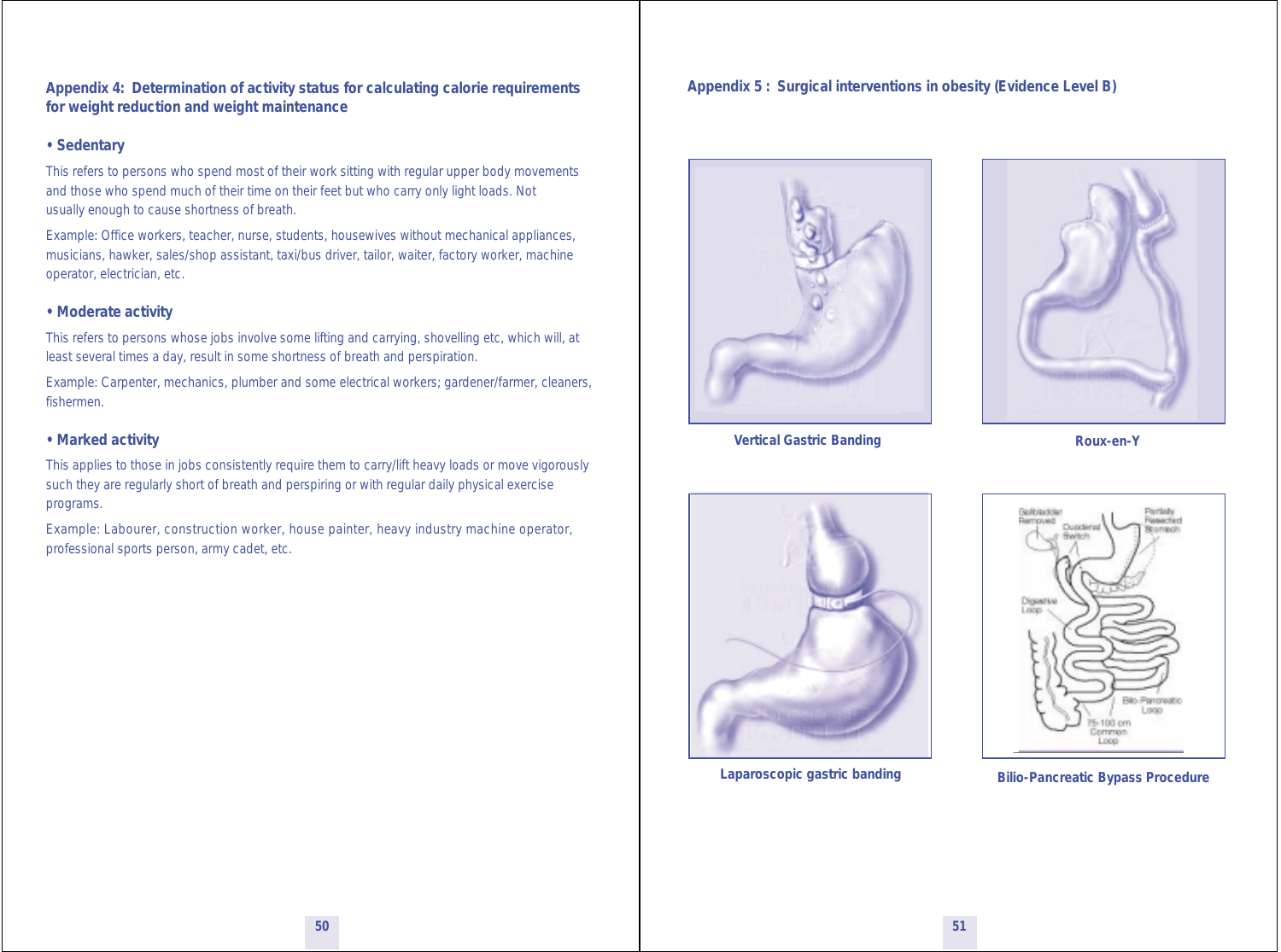#### **Appendix 6 : The IOTF cut-off points of BMI for overweight and obesity by sex from 2 – 18 years**

| Age (yrs)      |              | Body Mass Index 25 kg/m <sup>2</sup> |              | Body Mass Index 30 kg/m <sup>2</sup> |
|----------------|--------------|--------------------------------------|--------------|--------------------------------------|
|                | <b>Males</b> | <b>Females</b>                       | <b>Males</b> | <b>Females</b>                       |
| $\overline{2}$ | 18.41        | 18.02                                | 20.09        | 19.81                                |
| 2.5            | 18.13        | 17.76                                | 19.80        | 19.55                                |
| 3              | 17.89        | 17.56                                | 19.57        | 19.36                                |
| 3.5            | 17.69        | 17.40                                | 19.39        | 19.23                                |
| $\overline{4}$ | 17.55        | 17.28                                | 19.29        | 19.15                                |
| 4.5            | 17.47        | 17.19                                | 19.26        | 19.12                                |
| 5              | 17.42        | 17.15                                | 19.30        | 19.17                                |
| 5.5            | 17.45        | 17.20                                | 19.47        | 19.34                                |
| $\mathbf 6$    | 17.55        | 17.34                                | 19.78        | 19.65                                |
| 6.5            | 17.71        | 17.53                                | 20.23        | 20.08                                |
| $\overline{7}$ | 17.92        | 17.75                                | 20.63        | 20.51                                |
| 7.5            | 18.16        | 18.03                                | 21.09        | 21.01                                |
| 8              | 18.44        | 18.35                                | 21.60        | 21.57                                |
| 8.5            | 18.76        | 18.69                                | 22.17        | 22.18                                |
| 9              | 19.10        | 19.07                                | 22.77        | 22.81                                |
| 9.5            | 19.46        | 19.45                                | 23.39        | 23.46                                |
| 10             | 19.84        | 19.86                                | 24.00        | 24.11                                |
| 10.5           | 20.20        | 20.29                                | 24.57        | 24.77                                |
| 11             | 20.55        | 20.74                                | 25.10        | 25.42                                |
| 11.5           | 20.89        | 21.20                                | 25.58        | 26.05                                |
| 12             | 21.22        | 21.68                                | 26.02        | 26.67                                |
| 12.5           | 21.56        | 22.14                                | 26.43        | 27.24                                |
| 13             | 21.91        | 22.58                                | 26.84        | 27.76                                |
| 13.5           | 22.27        | 22.98                                | 27.25        | 28.20                                |
| 14             | 22.62        | 23.34                                | 27.63        | 28.57                                |
| 14.5           | 22.96        | 23.66                                | 27.98        | 28.87                                |
| 15             | 23.29        | 23.94                                | 28.30        | 29.11                                |
| 15.5           | 23.60        | 24.17                                | 28.60        | 29.29                                |
| 16             | 23.90        | 24.37                                | 28.88        | 29.43                                |
| 16.5           | 24.19        | 24.54                                | 29.14        | 29.56                                |
| 17             | 24.46        | 24.70                                | 29.41        | 29.69                                |
| 17.5           | 24.73        | 24.85                                | 29.70        | 29.84                                |
| 18             | 25           | 25                                   | 30           | 30                                   |

#### **Appendix 7 : Body mass index-for-age percentiles, boys, 2 to 20 years, CDC growth charts: United States**



*Source*: Developed by National Center for Health Statistics in collaboration with the National Center for Chronic Disease Prevention and Health Promotion (2000).

**52 53**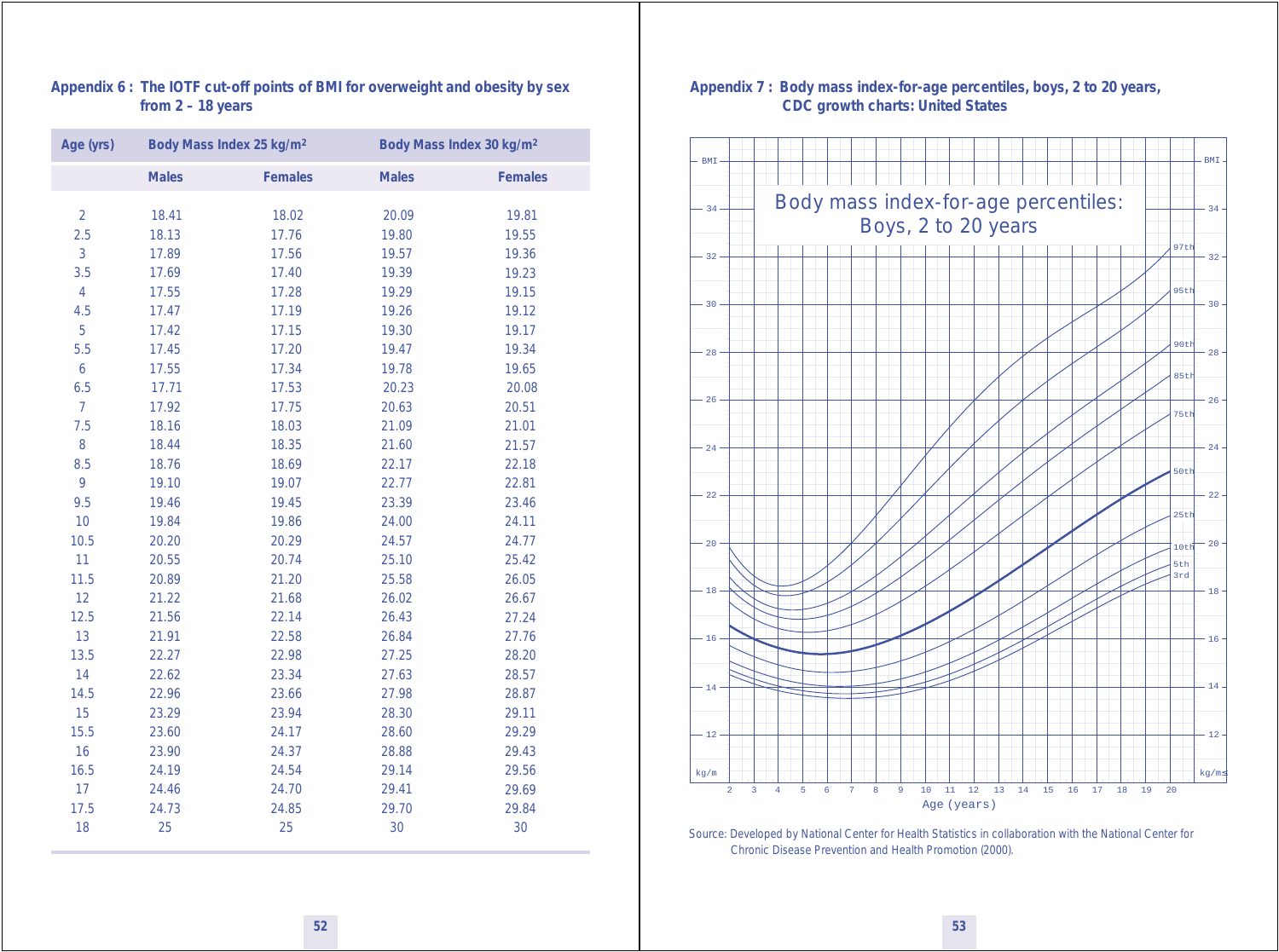

**Appendix 8 : Body mass index-for-age percentiles, girls, 2 to 20 years, CDC growth charts: United States**

*Source*: Developed by National Center for Health Statistics in collaboration with the National Center for Chronic Disease Prevention and Health Promotion (2000).

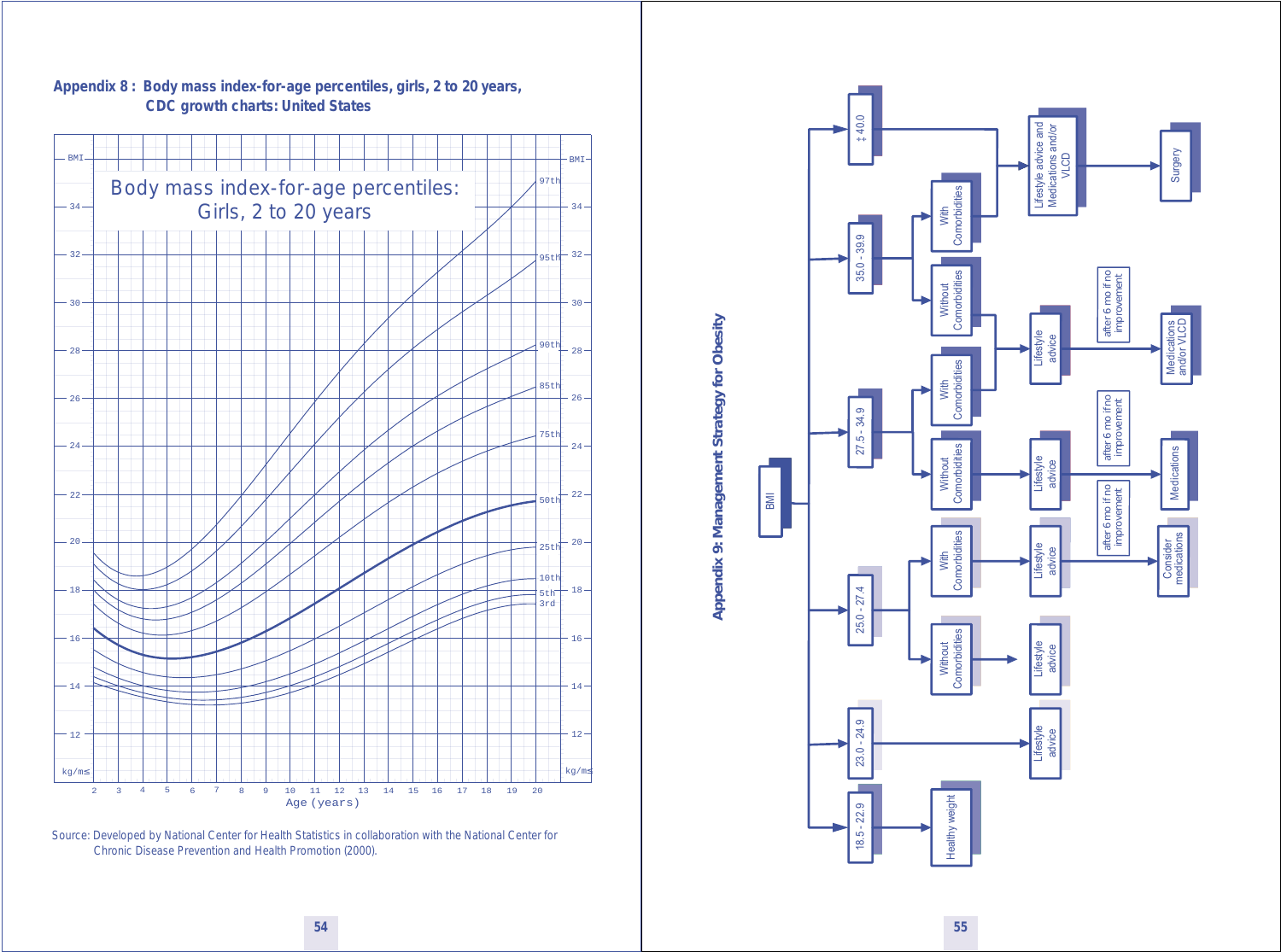#### **Section 8: References**

1. James WP, Chunming C, Inoue S. Appropriate Asian body mass indices? Obesity Reviews 2002;3(3):139. 2. Lim TO, Ding LM, Zaki M, Suleiman AB, Fatimah S, Siti S, et al. Distribution of body weight, height and body mass index in a national sample of Malaysian adults. The Medical Journal of Malaysia 2000;55(1):108-28. 3. Ismail MN. The Nutrition and Health Transition in Malaysia. Public Health Nutrition 2002;5(1A):191-195.

4. Ismail MN, Chee SS, Nawawi H, Yusoff K, Lim TO, James WP. Obesity in Malaysia. Obesity Reviews 2002;3(3):203-8. 5. Scottish Intercollegiate Guidelines Network. Obesity in Scotland: Integrating Prevention with Weight Management. Edinburgh: Scottish Intercollegiate Guidelines Network; 1996.

6. National Institutes of Health. Clinical Guidelines on the Identification, Evaluation, and Treatment of Overweight and Obesity in Adults -The Evidence Report. Bethesda: National Institutes of Health; 1998 September, 1998. Report No.: 98-4083. 7. World Health Organization, International Obesity Taskforce, International Association for the Study of Obesity. The Asia-Pacific perspective: Redefining Obesity and its Treatment. Hong Kong: WHO, IOTF & IASO; 2000.

8. WHO. Obesity: Preventing and managing the global epidemic. Report on a WHO Consultation on Obesity, Geneva, 3-5 June 1997. Geneva: World Health Organization; 1998.

9. AACE/ACE Obesity Task Force. AACE/ACE Position Statement on the Prevention, Diagnosis and Treatment of Obesity. Endocrine Practice 1998;4(5):297-350.

10. WHO expert consultation. Appropriate body-mass index for Asian populations and its implications for policy and intervention strategies. Lancet 2004;363:157-163.

11. Ko GTC, Chan JC, Cockram CS, Woo J. Prediction of hypertension, diabetes, dyslipidaemia or albuminuria using simple anthropometric indexes in Hong Kong Chinese. International Journal Of Obesity 1999;23:1136-1142. 12. Deurenberg P. Universal cut-off BMI points for obesity are not appropriate. British Journal of Nutrition 2001;85:135-136. 13. Cooperative Meta-Analysis Group of China Obesity Task Force. Predictive value of body mass index and waist circumference to risk factors of related diseases in Chinese adult population. Clinical Journal of Epidemiology 2002;23:5-10. 14. Zhou BF. Predictive values of body mass index and waist circumference for risk factors of certain related diseases in

Chinese adults-study on optimal cut-off points of body mass index and waist circumference in Chinese adults. Biomedical and Environmental Sciences 2002;15:83-95.

15. Jia WP, Xiang KS, Chen L, Lu JX, Wu YM. Epidemiological study on obesity and its comorbidities in urban Chinese older than 20 years of age in Shanghai, China. Obesity Reviews 2002;3(3):157-65.

16. Yajnik CS. The lifecycle effects of nutrition and body size on adult adiposity, diabetes and cardiovascular disease. Obesity Reviews 2002;3(3):217-24.

17. Reddy KS, Prabhakaran D, Shah P, Shah B. Differences in body mass index and waist: hip ratios in North Indian rural and urban populations. Obesity Reviews 2002;3(3):197-202.

18. Yoshiike N, Seino F, Tajima S, Arai Y, Kawano M, Furuhata T, et al. Twenty-year changes in the prevalence of overweight in Japanese adults: the National Nutrition Survey 1976-95. Obesity Reviews 2002;3(3):183-90. 19. Wang J, Thornton JC, Russell M, Burastero S, Heymsfield SB, Pierson RN. Asians have lower BMI (BMI) but higher percent body fat than do Whites:comparisons of anthropometric measurements. American Journal of Clinical Nutrition 1994;60:23-28.

20. Deurenberg-Yap M, Schmidt G, Staveren WA, Deurenberg P. The paradox of low body mass index and high body fat percent among Chinese, Malays and Indians in Singapore. International Journal Of Obesity 2000;24:1011-1017. 21. He M, Tan KCB, Li ETS, Kung AWC. Body fat determinations by dual energy X-ray absorptiometry and its relation to

body mass index and waist circumference in Hong Kong Chinese. International Journal Of Obesity 2001;25:748-752. 22. Gurrici S, Hartriyanti Y, Hautvast JG, Deurenberg P. Relationship between body fat and body mass index: differences between Indonesians and Dutch Caucasians. European Journal of Clinical Nutrition 1998;52(11):779-83.

23. Manson JE, Willett WC, Stampfer MJ, Colditz GA, Hunter DJ, Hankinson SE, et al. Body weight and mortality among women. New England Journal of Medicine 1995;333(11):677-685.

24. Matteoni CA, Younossi ZM, Gramlich T, Boparai N, Liu YC, McCullough AJ. Nonalcoholic fatty liver disease: a spectrum of clinical and pathological severity. Gastroenterology 1999;116(6):1413-1419.

25. WHO. Definition, Diagnosis and Classification of Diabetes Mellitus and its Complications: Report of a WHO Consultation. Part 1: Diagnosis and Classification of Diabetes Mellitus. Geneva: World Health Organization; 1999.26. Wolf AM, Colditz GA. Current estimates of the economic cost of obesity in the United States. Obesity Research 1998;6(2):97-106.

27. Caterson ID, Broom J. Obesity. London: Harcourt Health Communications; 2001.

28. Knowler WC, Barrett-Connor E, Fowler SE, Hamman RF, Lachin JM, Walker EA, et al. Reduction in the incidence of type 2 diabetes with lifestyle intervention or metformin. New England Journal of Medicine 2002;346(6):393-403. 29. Felson DT, Zhang Y, Anthony JM, Naimark A, Anderson JJ. Weight loss reduces the risk for symptomatic knee osteoarthritis in women. The Framingham Study. Annals of Internal Medicine 1992;116(7):535-539.

30. Scottish Intercollegiate Guidelines Network. The benefits of weight loss. In: Network SIG, editor. Obesity in Scotland: Integrating Prevention with Weight Management. Edinburgh: Scottish Intercollegiate Guidelines Network; 1996. p. 12-15. 31. WHO. Physical status : The use and interpretation of anthropometry. Report of a WHO Expert Committee. Geneva: World Health Organisation: 1995.

32. Williamson DF, Serdula MK, Anada RF, Levy A, Byers T. Weight loss attempts in adults: goals, duration, and rate of weight loss. American Journal of Public Health 1992;82:1251-1257.

33. Yang M, Van Itallie TB. Effect of energy restriction on body composition and nitrogen balance in obese individuals. In: Wadden TA, Van Itallie TB, editors. Treatment of the Seriously Obese Patient. New York: Guilford Press; 1992. p. 83-106. 34. Hellenius ML, de Faire U, Berglund B, Hamsten A, Krakau I. Diet and exercise are equally effective in reducing risk for cardiovascular disease. Results of a randomized controlled study in men with slightly to moderate raised cardiovascular risk factors. Atherosclerosis 1993;103:81-91.